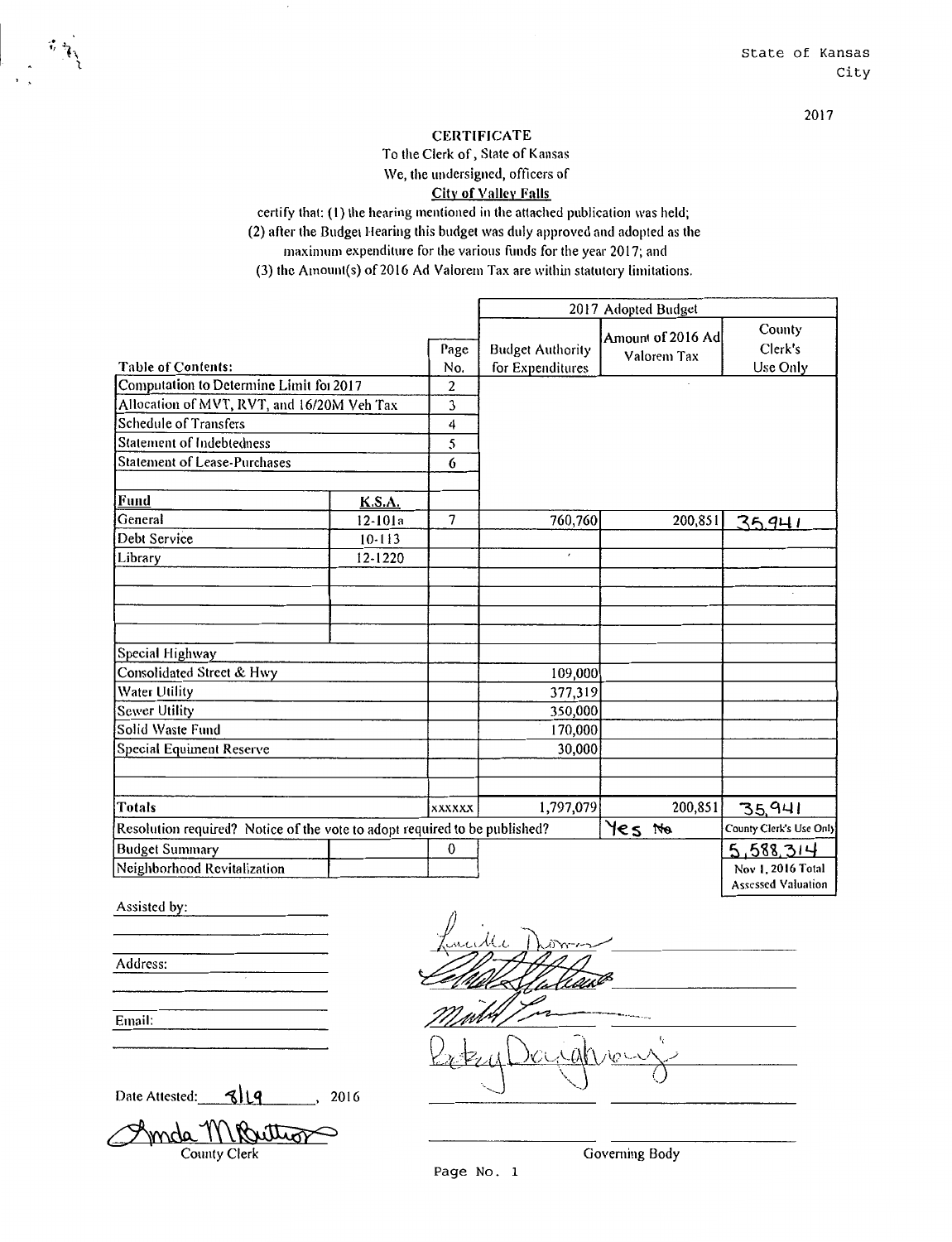|                                                                                                           | <b>State of Kansas</b> | City |
|-----------------------------------------------------------------------------------------------------------|------------------------|------|
| City of Valley Falls                                                                                      | 2017                   |      |
| <b>Computation to Determine Limit for 2017</b>                                                            |                        |      |
|                                                                                                           | <b>Amount of Levy</b>  |      |
| 1. Total tax levy amount in 2016 budget                                                                   | $+$ \$<br>196.609      |      |
| 2. Debt service levy in 2016 budget                                                                       | $\theta$               |      |
| 3. Tax levy excluding debt service                                                                        | 196.609                |      |
| 2016 Valuation Information for Valuation Adjustments                                                      |                        |      |
| 4. New improvements for 2016 :                                                                            | $\theta$               |      |
| 5. Increase in personal property for 2016 :                                                               |                        |      |
| 5a. Personal property 2016<br>107.766<br>$+$                                                              |                        |      |
| 5b. Personal property 2015<br>85.971                                                                      |                        |      |
| 5c. Increase in personal property (5a minus 5b)                                                           | 21,795                 |      |
| (Use Only if $> 0$ )                                                                                      |                        |      |
| Valuation of annexed territory for 2016 :<br>6.                                                           |                        |      |
| 6a. Real estate                                                                                           |                        |      |
| $\overline{0}$<br>6b. State assessed                                                                      |                        |      |
| 6c. New improvements<br>$\theta$                                                                          |                        |      |
| 6d. Total adjustment (sum of 6a, 6b, and 6c)                                                              | 0                      |      |
| Valuation of property that has changed in use during 2016 :<br>7.                                         | $\Omega$               |      |
| Total valuation adjustment (sum of 4. 5c, 6d & 7)<br>8.                                                   | 21.795                 |      |
| Total estimated valuation July 1, 2016<br>9.<br>5,588.314                                                 |                        |      |
| 10. Total valuation less valuation adjustment (9 minus 8)                                                 | 5,566.519              |      |
| 11. Factor for increase (8 divided by 10)                                                                 | 0.00392                |      |
| 12. Amount of increase (11 times 3)                                                                       | $+$ \$<br>770          |      |
| 13. 2017 budget tax levy, excluding debt service, prior to CPI adjustment (3 plus 12)                     | 197.379<br>S.          |      |
| 14. Debt service levy in this 2017 budget                                                                 | $\theta$               |      |
| 15. 2017 budget tax levy, including debt service, prior to CPI adjustment (13 plus 14)                    | 197.379                |      |
| 16. Consumer Price Index for all urban consumers for calendar year 2015                                   | 0.125%                 |      |
| 17. Consumer Price Index adjustment (3 times 16)                                                          | \$<br>246              |      |
| 18. Maximum levy for budget year 2017, including debt service, not requiring 'notice of vote publication' |                        |      |
| or adoption of a resolution prior to adoption of the budget (15 plus 17)                                  | \$<br>197.625          |      |

 $\bar{z}$ 

If the 2017 adopted budget includes a total property tax levy exceeding the dollar amount in line 18

you must, prior to adoption of such budget, adopt a resolution authorizing such levy and, subsequent to adoption of such budget, publish notice of vote by the governing body to adopt such budget in the official county newspaper and

attach a copy of the published notice to this budget.

In no event will such resolution or published notice of the vote be required if the total budget year tax levy is \$1,000 or less.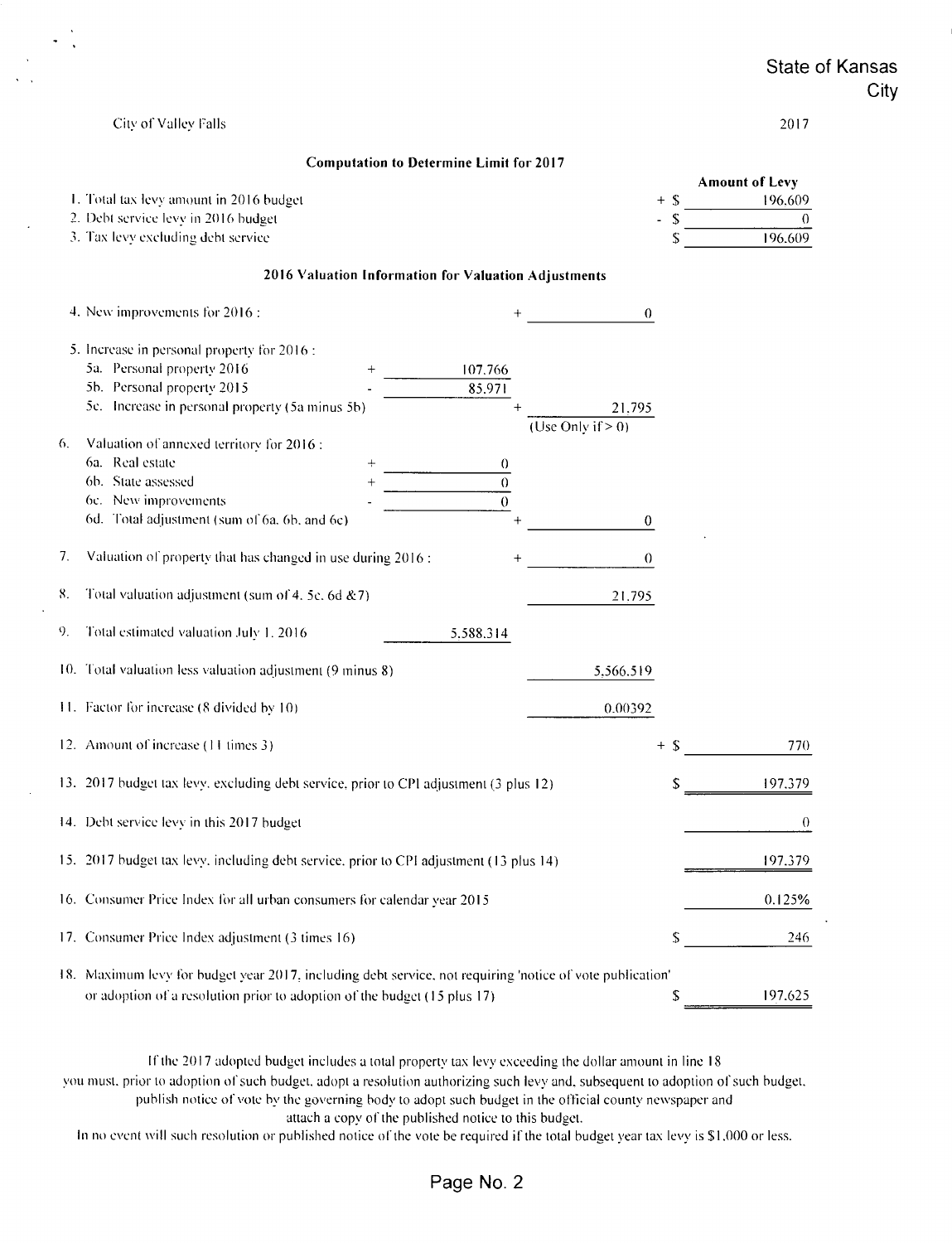$\epsilon$ 

City of Valley Falls

 $\sim 10^6$ 

 $\sim$ 

# **Allocation of MV, RV, 16/20M, Commercial Vehicle, and Watercraft Tax Estimates**

| <b>Budgeted Funds</b>                      | Ad Valorem Levy                              |                      |                           | Allocation for Proposed Year 2017 |          |            |
|--------------------------------------------|----------------------------------------------|----------------------|---------------------------|-----------------------------------|----------|------------|
| for 2016                                   | Tax Year 2015                                | <b>MVT</b>           | <b>RVT</b>                | 16/20M Veh                        | Comm Veh | Watercraft |
| General                                    | 196,609                                      | 27,252               | 369                       | 391                               | 2,480    | 173        |
| Debt Service                               |                                              |                      |                           |                                   |          |            |
| Library                                    |                                              |                      |                           |                                   |          |            |
|                                            |                                              |                      |                           |                                   |          |            |
| <b>TOTAL</b>                               | 196,609                                      | 27,252               | 369                       | 391                               | 2,480    | 173        |
| County Treas Motor Vehicle Estimate        |                                              | 27,252               |                           |                                   |          |            |
| County Treas Recreational Vehicle Estimate |                                              |                      | 369                       |                                   |          |            |
| County Treas 16/20M Vehicle Estimate       |                                              |                      |                           | 391                               |          |            |
|                                            | County Treas Commercial Vehicle Tax Estimate |                      |                           |                                   | 2,480    |            |
| County Treas Watercraft Tax Estimate       |                                              |                      |                           |                                   |          | 173        |
|                                            |                                              |                      |                           |                                   |          |            |
| Motor Vehicle Factor                       |                                              | 0.13861              |                           |                                   |          |            |
|                                            | Recreational Vehicle Factor                  |                      | 0.00188                   |                                   |          |            |
|                                            |                                              | 16/20 Vehicle Factor |                           | 0.00199                           |          |            |
|                                            |                                              |                      | Commercial Vehicle Factor |                                   | 0.01262  |            |
|                                            |                                              |                      |                           | Watercraft Factor                 |          | 0.00088    |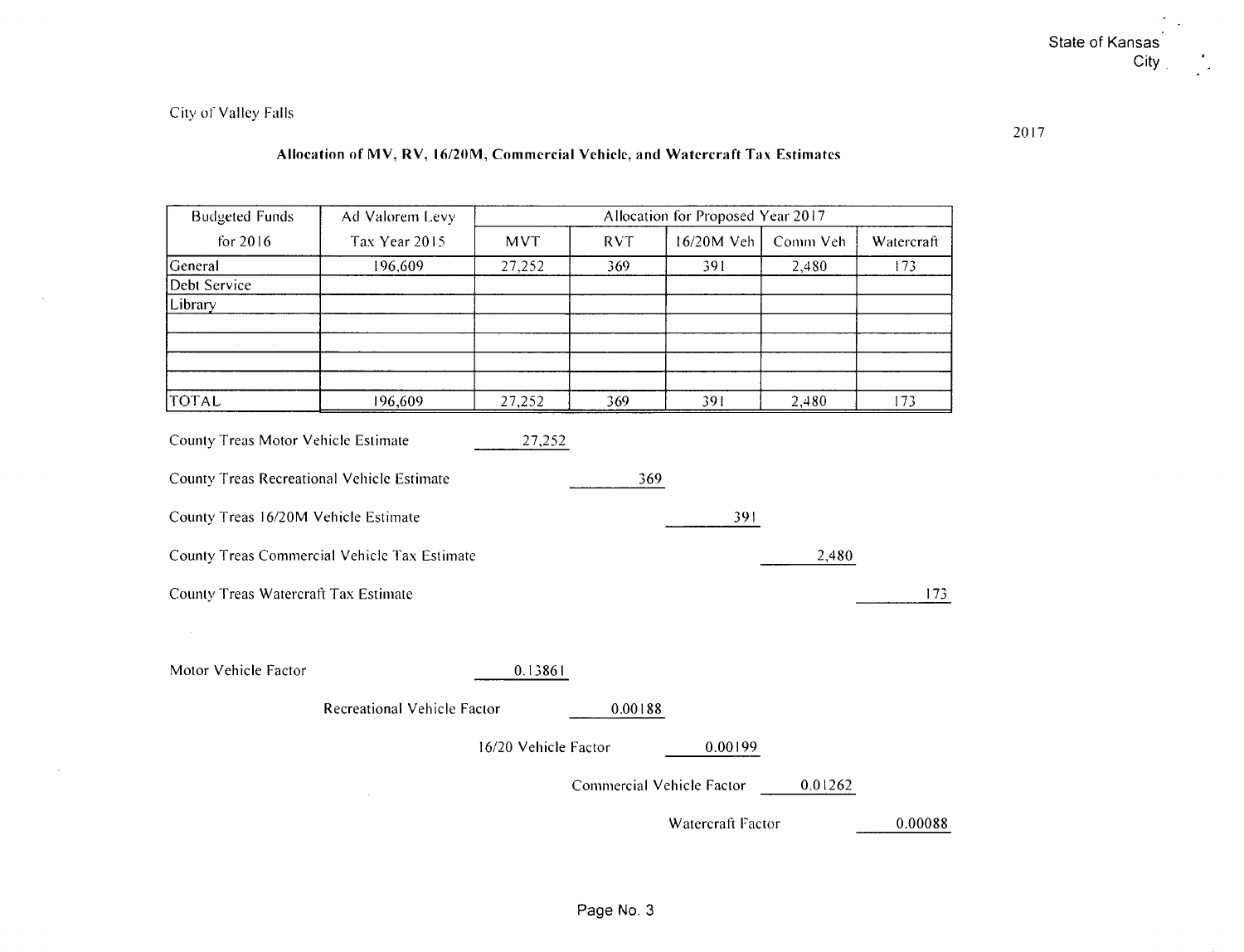# City or Valley Falls

 $\ddot{\phantom{0}}$ 

# Schedule of Transfers

| Expenditure<br><b>Fund Transferred</b><br>From: | Receipt<br><b>Fund Transferred</b><br>To: | Actual<br><b>Amount for</b><br>2015 | Current<br>Amount for<br>2016 | Proposed<br><b>Amount</b> for<br>2017 | <b>Transfers</b><br>Authorized by<br><b>Statute</b> |
|-------------------------------------------------|-------------------------------------------|-------------------------------------|-------------------------------|---------------------------------------|-----------------------------------------------------|
|                                                 |                                           |                                     |                               |                                       |                                                     |
|                                                 |                                           |                                     |                               |                                       |                                                     |
|                                                 |                                           |                                     |                               |                                       |                                                     |
|                                                 |                                           |                                     |                               |                                       |                                                     |
|                                                 |                                           |                                     |                               |                                       |                                                     |
|                                                 | <b>Totals</b>                             |                                     |                               |                                       |                                                     |
|                                                 | Adjustments*                              |                                     |                               |                                       |                                                     |
|                                                 | <b>Adjusted Totals</b>                    |                                     | 0                             |                                       |                                                     |

\*Note: Adjustments are required only if the transfer is being made in 2016 and/or 2017 from a non-budgeted fund.

 $\ddot{\phantom{a}}$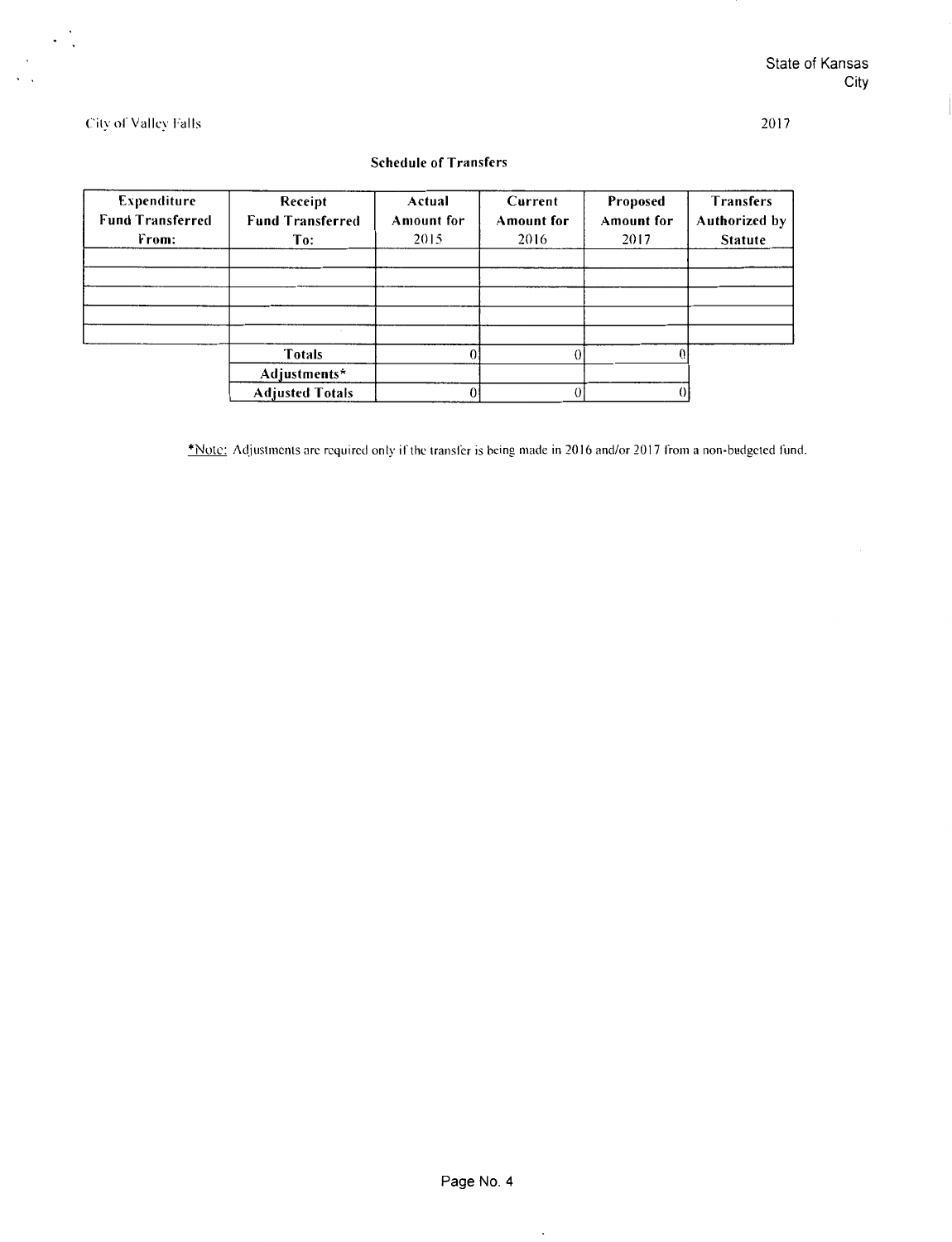$\mathcal{A}^{\mathcal{A}}$ 

City of Valley Falls

 $\sim 10^{-1}$ 

# **STATEMENT OF INDEBTEDNESS**

|                            | Date      | Date       | Interest      |           | <b>Beginning Amt</b> |          |                         |          | Amount Due   |          | Amount Due<br>2017 |
|----------------------------|-----------|------------|---------------|-----------|----------------------|----------|-------------------------|----------|--------------|----------|--------------------|
| Type of                    | of        | of         | Rate          | Amount    | Outstanding          |          | Date Due                |          | 2016         |          |                    |
| Debt                       | Issue     | Retirement | $\frac{0}{0}$ | Issued    | Jan 1,2016           | Interest | Principal               | Interest | Principal    | Interest | Principal          |
| General Obligation:        |           |            |               |           |                      |          |                         |          |              |          |                    |
| <b>Swimming Pool</b>       | 9/1/2016  | 3/1/2037   | 4.46          | 1,535,000 | $\mathbf{0}$         | 9/1      |                         |          |              | 61,000   |                    |
|                            |           |            |               |           |                      |          |                         |          |              |          |                    |
| $\sim 10^{-1}$             |           |            |               |           |                      |          |                         |          |              |          |                    |
|                            |           |            |               |           |                      |          |                         |          |              |          |                    |
|                            |           |            |               |           |                      |          |                         |          |              |          |                    |
|                            |           |            |               |           |                      |          |                         |          |              |          |                    |
| Total G.O. Bonds           |           |            |               |           | $\mathbf{0}$         |          |                         | $\bf{0}$ | $\mathbf{0}$ | 61,000   | $\mathbf{0}$       |
| Revenue Bonds:             |           |            |               |           |                      |          |                         |          |              |          |                    |
|                            |           |            |               |           |                      |          |                         |          |              |          |                    |
|                            |           |            |               |           |                      |          |                         |          |              |          |                    |
|                            |           |            |               |           |                      |          |                         |          |              |          |                    |
|                            |           |            |               |           |                      |          |                         |          |              |          |                    |
|                            |           |            |               |           |                      |          |                         |          |              |          |                    |
| <b>Total Revenue Bonds</b> |           |            |               |           | $\bf{0}$             |          |                         | $\bf{0}$ | $\bf{0}$     | $\bf{0}$ | $\bf{0}$           |
| Other:                     |           |            |               |           |                      |          |                         |          |              |          |                    |
| KSB Water Loan             | 5/20/2013 | 2/20/2019  | 2.35          | 175,528   | 134,255              |          | 2/20 & 8/20 2/20 & 8/20 | 2,320    | 29,000       | 1,634    | 29,685             |
|                            |           |            |               |           |                      |          |                         |          |              |          |                    |
|                            | $\sim$    |            |               |           |                      |          |                         |          |              |          |                    |
|                            |           |            |               |           |                      |          |                         |          |              |          |                    |
|                            |           |            |               |           |                      |          |                         |          |              |          |                    |
|                            |           |            |               |           |                      |          |                         |          |              |          |                    |
| <b>Total Other</b>         |           |            |               |           | 134,255              |          |                         | 2,320    | 29,000       | 1,634    | 29,685             |
| <b>Total Indebtedness</b>  |           |            |               |           | 134,255              |          |                         | 2,320    | 29,000       | 62,634   | 29,685             |

2017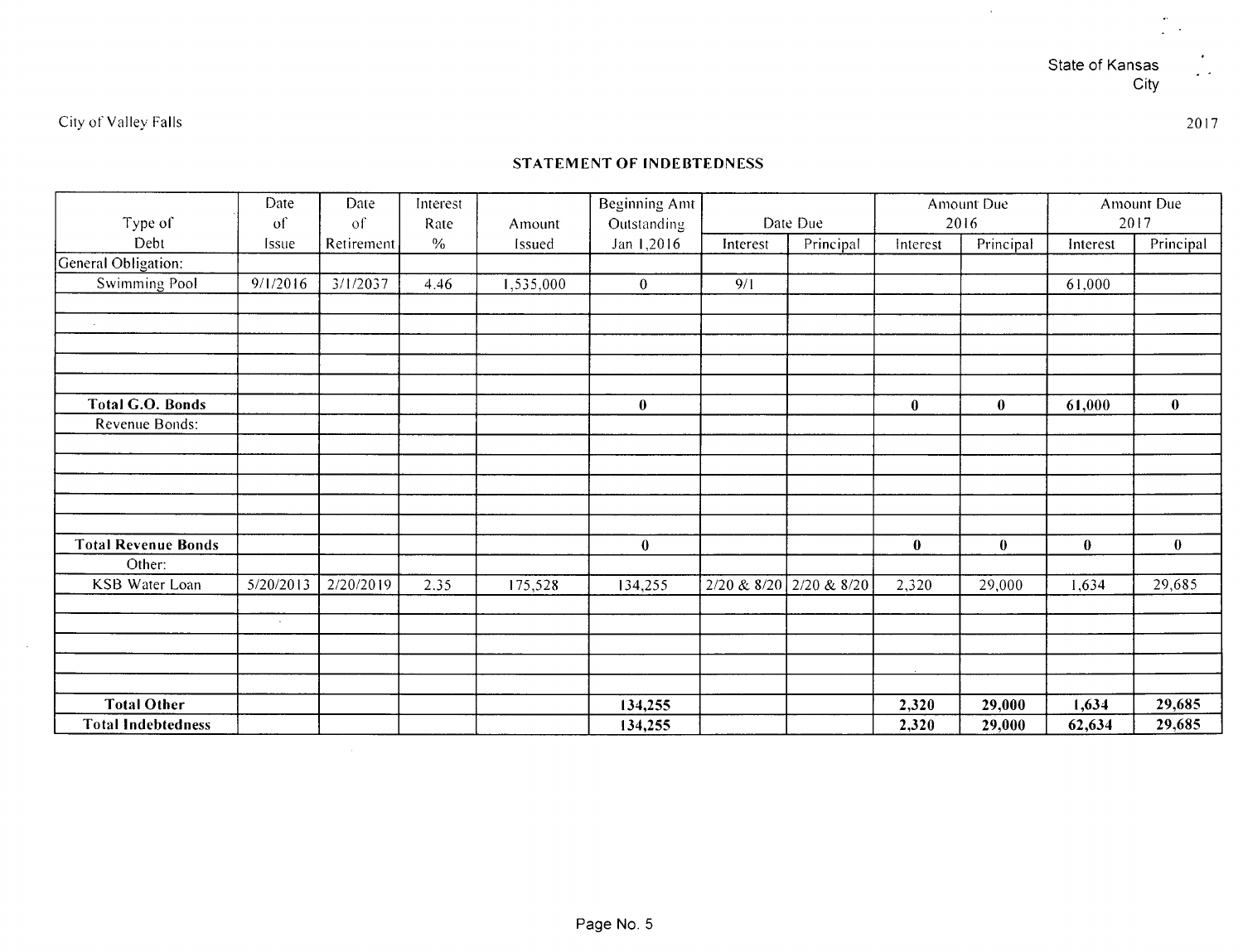# State of Kansas **City**

City of Valley Falls

2017

# **STATEMENT OF CONDITIONAL LEASE-PURCHASE AND CERTIFICATE OF PARTICIPATION\***

 $\Delta$ 

| Items<br>Purchased | Contract<br>Date | $\bullet$<br>Term of<br>Contract<br>(Months) | Interest<br>Rate<br>$\%$ | Total<br>Amount<br>Financed<br>(Beginning Principal) | Principal Balance<br>As Beginning of<br>2016 | Payments<br>Due<br>2016 | Payments<br>Due<br>2017 |
|--------------------|------------------|----------------------------------------------|--------------------------|------------------------------------------------------|----------------------------------------------|-------------------------|-------------------------|
|                    |                  |                                              |                          |                                                      |                                              |                         |                         |
|                    |                  |                                              |                          |                                                      |                                              |                         |                         |
|                    |                  |                                              |                          |                                                      |                                              |                         |                         |
|                    |                  |                                              |                          |                                                      |                                              |                         |                         |
|                    |                  |                                              |                          |                                                      |                                              |                         |                         |
|                    |                  |                                              |                          | <b>Totals</b>                                        | $\mathbf{0}$                                 | $\bf{0}$                | $\mathbf{0}$            |

\*\*\*If you are merely leasing/renting with no intent to purchase, do not list--such transactions are not lease-purchases.

 $\mathcal{A}^{\mathcal{A}}$ 

 $\mathcal{L}$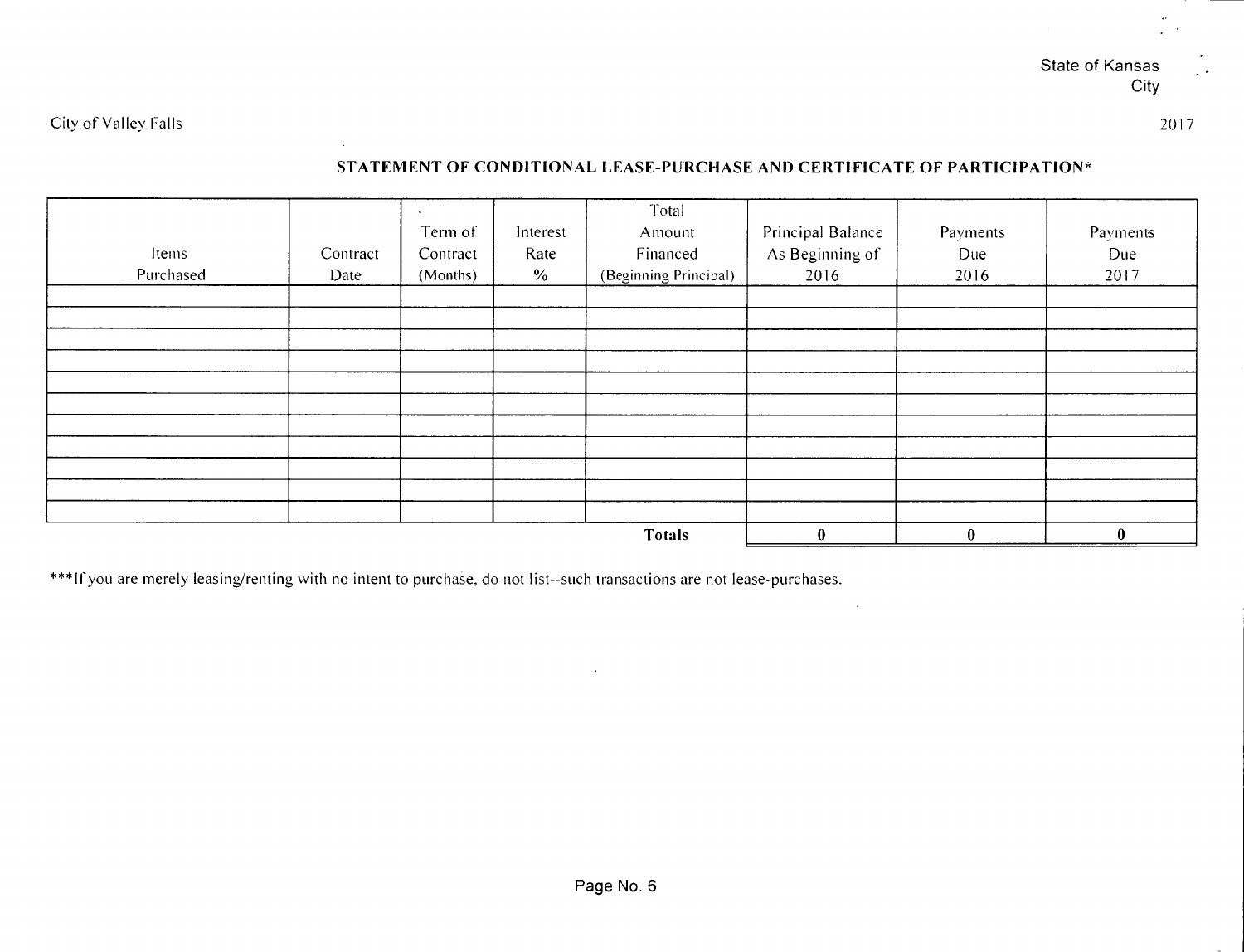# City of Valley Falls

 $\cdot$  $\overline{a}$ 

# FUND PAGE FOR FUNDS WITH A TAX LEVY

| <b>Adopted Budget</b>                         | Prior Year                                    | Current Year                  | Proposed Budget         |
|-----------------------------------------------|-----------------------------------------------|-------------------------------|-------------------------|
| General                                       | Actual for 2015                               | Estimate for 2016             | Year for 2017           |
| Unencumbered Cash Balance Jan 1               | 163,543                                       | 163,121                       | 147,550                 |
| Receipts:                                     |                                               |                               |                         |
| Ad Valorem Tax                                | 190.054                                       |                               | 196,609 XXXXXXXXXXXXXXX |
| Delinquent Tax                                | 2.614                                         | 2,500                         |                         |
| Motor Vehicle Tax<br>Recreational Vehicle Tax | 29,777                                        | 30,000                        | 27,252                  |
| 16/20M Vehicle Tax                            | 342                                           | 300                           | 369<br>391              |
| Commercial Vehicle Tax                        |                                               |                               | 2.480                   |
| Watercraft Tax                                |                                               |                               | 173                     |
| Gross Earning (Intangible) Tax                |                                               |                               | $\theta$                |
| <b>LAVTR</b>                                  |                                               |                               | $\theta$                |
| City and County Revenue Sharing               |                                               |                               | 0                       |
|                                               |                                               |                               |                         |
| Local Alcoholic Liquor                        |                                               |                               |                         |
| Compensating Use Tax                          | 9,066                                         | 9,000                         | 9,000                   |
| <b>Local Sales Tax</b>                        | 159,134                                       | 157,000                       | 157,000                 |
| Franchise Tax                                 | 49.859                                        | 48,000                        | 48,000                  |
| Licenses                                      | 826                                           | 1.000                         | 1.000                   |
| <b>Building Permits</b>                       |                                               |                               |                         |
| State of Kansas - Street                      | 14,814                                        | $\theta$                      |                         |
| Swimming Pool                                 | 13.483                                        | 14,000                        | 14.000                  |
| Police<br>New Sales Tax Revenue               | 26.490                                        | 25,000                        | 25,000                  |
|                                               |                                               |                               | 115.460                 |
| In Lieu of Tax (IRB)                          | 5.668                                         | 5,670                         | 5,670                   |
| Interest on Idle Funds                        | 594                                           | 550                           | 500                     |
| Neighborhood Revitalization Rebate            |                                               |                               |                         |
| Miscellaneous                                 | 39,276                                        | 10,000                        | 10,000                  |
| Does miscellaneous exceed 10% of Total I      |                                               |                               |                         |
| <b>Total Receipts</b>                         | 541,997                                       | 499,629                       | 416,295                 |
| <b>Resources Available:</b>                   | 705,540                                       | 662,750                       | 563,845                 |
| Expenditures:                                 |                                               |                               |                         |
|                                               |                                               |                               |                         |
| Personnel Services                            | 300,142                                       | 310,000                       | 330,000                 |
| General Government                            | 63.503                                        | 60,000                        | 75,000                  |
| Public Safety                                 | 42,486                                        | 30,000                        | 36,000                  |
| Street<br>Parks                               | 120,710<br>5,245                              | 90,000<br>3,200               | 90,300<br>4,000         |
| Capital Outlay                                | $\mathbf{0}$                                  | $\mathbf{0}$                  | 10,000                  |
| <b>Swimming Pool</b>                          | 10.333                                        | 10,000                        | 60,000                  |
| <b>Transfer to Equipment Reserves</b>         | $\theta$                                      | $\Omega$                      | 20,000                  |
| Transfer to Consolidated Streets & Hwv        | $\theta$                                      | 12,000                        | 20,000                  |
| <b>Bond Payment</b>                           |                                               |                               | 50,000                  |
| New Pool Fund                                 |                                               |                               | 65,460                  |
|                                               |                                               |                               |                         |
|                                               |                                               |                               |                         |
|                                               |                                               |                               |                         |
|                                               |                                               |                               |                         |
|                                               |                                               |                               |                         |
|                                               |                                               |                               |                         |
|                                               |                                               |                               |                         |
|                                               |                                               |                               |                         |
| Cash Forward (2017 column)                    |                                               |                               |                         |
| Miscellaneous                                 |                                               |                               |                         |
| Does miscellaneous exceed 10% of Total I      |                                               |                               |                         |
| <b>Total Expenditures</b>                     | 542,419                                       | 515,200                       | 760,760                 |
| Unencumbered Cash Balance Dec 31              | 163.121                                       |                               | 147,550 XXXXXXXXXXXXXXX |
| 2015/2016/2017 Budget Authority Amount        | $\Omega$                                      | 560,670                       | 760,760                 |
|                                               | Non-Appropriated Balance                      |                               |                         |
| See Tab A                                     | Total Expenditure/Non-Appr Balance<br>760,760 |                               |                         |
|                                               |                                               | Tax Required                  | 196,915                 |
|                                               | Delinquent Comp Rate:                         | 2.0%                          | 3,936                   |
|                                               |                                               | Amount of 2016 Ad Valorem Tax | 200.851                 |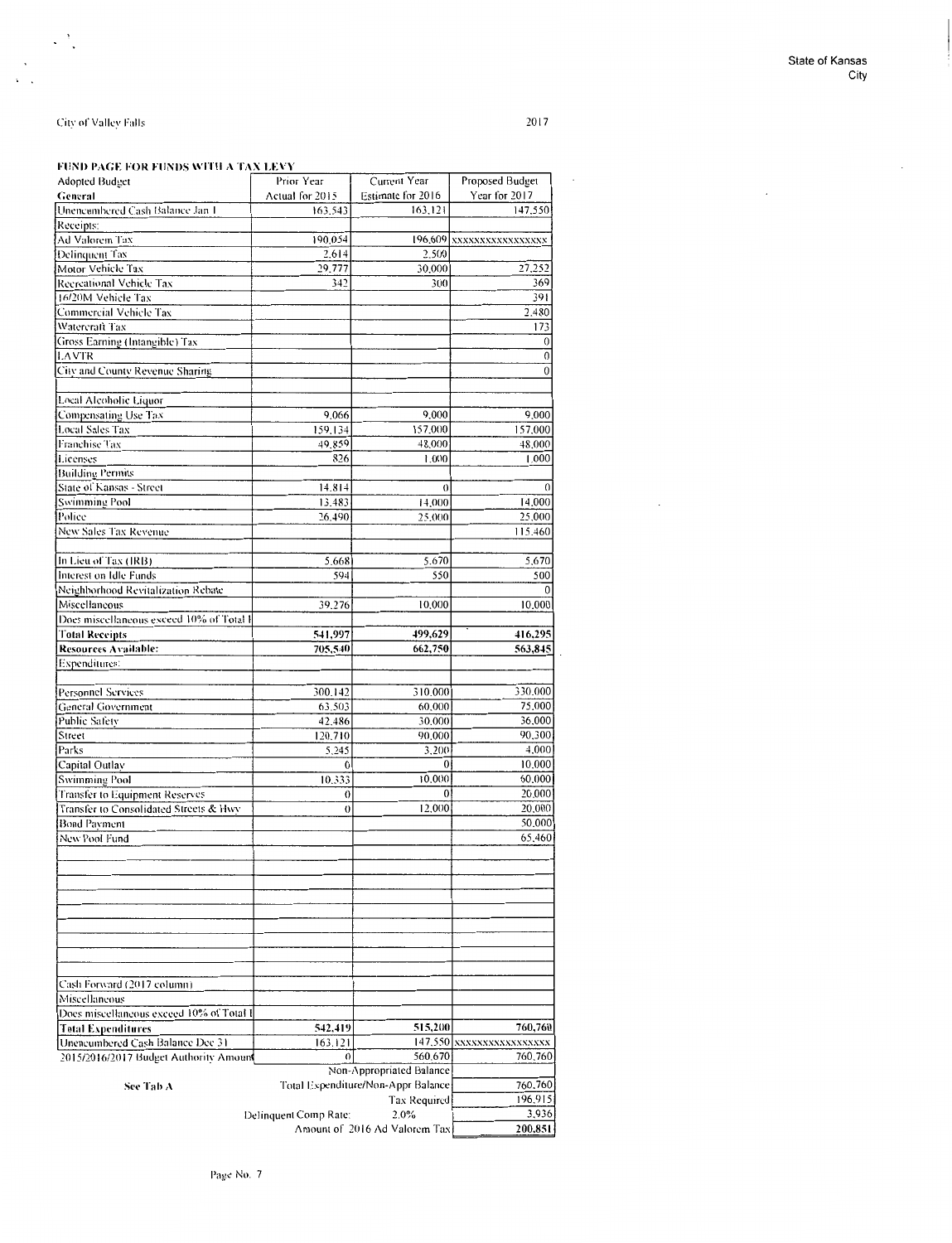$\bar{z}$ 

# City of Valley Falls

 $\mathbf{r}$ 

 $\mathcal{O}_\infty$ 

# FUND PAGE FOR FUNDS WITH NO TAX LEVY

| Adopted Budget                           | Prior Year      | Current Year      | Proposed Budget |
|------------------------------------------|-----------------|-------------------|-----------------|
| <b>Special Highway</b>                   | Actual for 2015 | Estimate for 2016 | Year for 2017   |
| Unencumbered Cash Balance Jan 1          | O               | 0                 |                 |
| Receipts:                                |                 |                   |                 |
| State of Kansas Gas Tax                  |                 | 0                 |                 |
| County Transfers Gas                     |                 | 0                 |                 |
| Interest on Idle Funds                   |                 |                   |                 |
| Miscellaneous                            |                 |                   |                 |
| Does miscellaneous exceed 10% of Total R |                 |                   |                 |
|                                          |                 |                   |                 |
| <b>Total Receipts</b>                    | 0               | 0                 |                 |
| <b>Resources Available:</b>              |                 | 0                 |                 |
| Expenditures:                            |                 |                   |                 |
| Street Repair and Maint                  |                 |                   |                 |
|                                          |                 |                   |                 |
| Cash Forward (2017 column)               |                 |                   |                 |
| Miscellaneous                            |                 |                   |                 |
| Does miscellaneous exceed 10% of Total E |                 |                   |                 |
| <b>Total Expenditures</b>                | 0               | $\theta$          | 0               |
| Unencumbered Cash Balance Dec 31         | 0               | 0                 | 0               |
| 2015/2016/2017 Budget Authority Amoun    | 0               | 0                 | $\theta$        |

| Adopted Budget                           | Prior Year      | Current Year      | Proposed Budget |
|------------------------------------------|-----------------|-------------------|-----------------|
| <b>Consolidated Street &amp; Hwy</b>     | Actual for 2015 | Estimate for 2016 | Year for 2017   |
| Unencumbered Cash Balance Jan 1          | 307,067         | 316,497           | 81.497          |
| Receipts:                                |                 |                   |                 |
|                                          |                 |                   |                 |
| <b>Charges to Customers</b>              |                 |                   |                 |
| <b>Gas Tax</b>                           | 15.618          | 28,000            | 28,000          |
|                                          |                 |                   |                 |
| Interest on Idle Funds                   |                 |                   |                 |
| Miscellaneous                            |                 |                   |                 |
| Does miscellaneous exceed 10% of Total R |                 |                   |                 |
| <b>Total Receipts</b>                    | 15,618          | 28,000            | 28,000          |
| <b>Resources Available:</b>              | 322,685         | 344,497           | 109,497         |
| Expenditures:                            |                 |                   |                 |
| Improvement Project                      | 6.188           | 263,000           | 109,000         |
|                                          |                 |                   |                 |
|                                          |                 |                   |                 |
|                                          |                 |                   |                 |
|                                          |                 |                   |                 |
| Cash Forward (2017 column)               |                 |                   |                 |
| Miscellaneous                            |                 |                   |                 |
| Does miscellaneous exceed 10% of Total E |                 |                   |                 |
| <b>Total Expenditures</b>                | 6,188           | 263,000           | 109,000         |
| Unencumbered Cash Balance Dec 31         | 316,497         | 81,497            | 497             |
| 2015/2016/2017 Budget Authority Amoun    | 299.313         | 263,000           | 109.000         |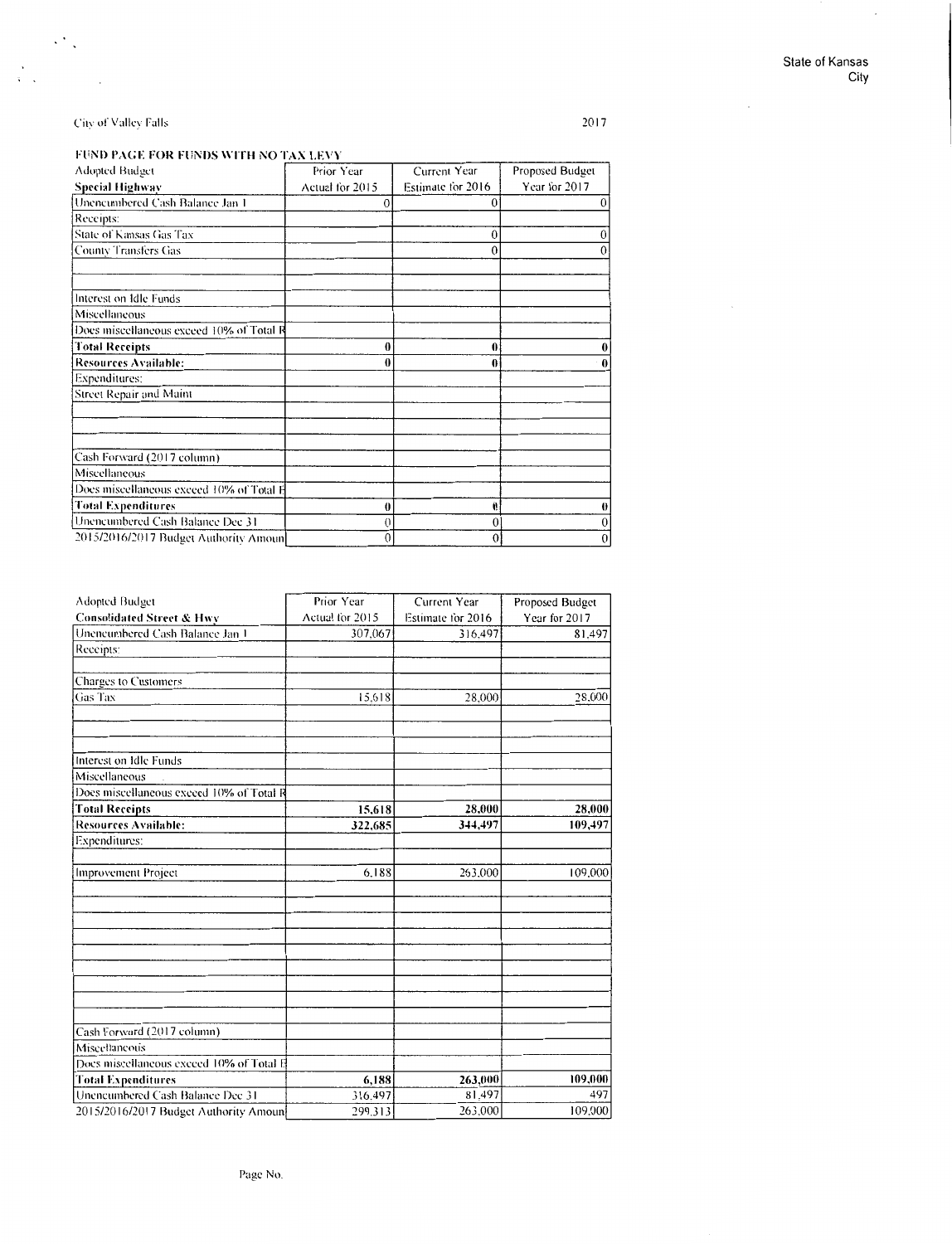# City of Valley Falls

 $\mathbb{R}^2$  .

FUND PAGE FOR FUNDS WITH NO TAX LEVY

| Adopted Budget                           | Prior Year      | Current Year      | Proposed Budget |
|------------------------------------------|-----------------|-------------------|-----------------|
| Water Utility                            | Actual for 2015 | Estimate for 2016 | Year for 2017   |
| Unencumbered Cash Balance Jan 1          | 161.320         | 167.740           | 171,000         |
| Receipts:                                |                 |                   |                 |
| Charges to Customers                     | 178,656         | 194,967           | 211,814         |
| Interest on Idle Funds                   |                 |                   |                 |
| Miscellaneous                            |                 |                   |                 |
| Does miscellaneous exceed 10% of Total R |                 |                   |                 |
| <b>Total Receipts</b>                    | 178,656         | 194,967           | 211,814         |
| <b>Resources Available:</b>              | 339,976         | 362.707           | 382,814         |
| Expenditures:                            |                 |                   |                 |
| <b>Personnel Services</b>                | 57.367          | 60.504            | 63.000          |
| Commodities                              | 77.362          | 60.884            | 70.000          |
| Debt Service                             | 31.319          | 31.319            | 31.319          |
| Capital Outlay                           | 6.188           | 26,000            | 200,000         |
| Contractual                              | $\theta$        | 13,000            | 13,000          |
|                                          |                 |                   |                 |
| Cash Forward (2017 column)               |                 |                   |                 |
| Miscellaneous                            |                 |                   |                 |
| Does miscellaneous exceed 10% of Total E |                 |                   |                 |
| <b>Total Expenditures</b>                | 172,236         | 191,708           | 377,319         |
| Uneneumbered Cash Balance Dec 31         | 167.740         | 171,000           | 5,495           |
| 2015/2016/2017 Budget Authority Amount   | 278.934         | 294,338           | 377.319         |

| <b>Adopted Budget</b>                    | Prior Year      | Current Year      | Proposed Budget |
|------------------------------------------|-----------------|-------------------|-----------------|
| <b>Sewer Utility</b>                     | Actual for 2015 | Estimate for 2016 | Year for 2017   |
| Unencumbered Cash Balance Jan 1          | 216,081         | 240.310           | 215,937         |
| Reecipts:                                |                 |                   |                 |
|                                          |                 |                   |                 |
| <b>Charges to Customers</b>              | 114,907         | 130,000           | 137.680         |
|                                          |                 |                   |                 |
| Interest on Idle Funds                   |                 |                   |                 |
| Miscellaneous                            |                 |                   |                 |
| Does miscellaneous exceed 10% of Total R |                 |                   |                 |
| <b>Total Receipts</b>                    | 114,907         | 130,000           | 137,680         |
| <b>Resources Available:</b>              | 330,988         | 370,310           | 353,617         |
| Expenditures:                            |                 |                   |                 |
| Personnel Services                       | 63.058          | 65,374            | 66,000          |
| Commodities                              | 12.356          | 13,000            | 14,000          |
| Contractual                              | 8.941           | 9,000             | 10,000          |
| Improvements                             | 6,323           | 67.000            | 260,000         |
|                                          |                 |                   |                 |
| Cash Forward (2017 column)               |                 |                   |                 |
| Miscellaneous                            |                 |                   |                 |
| Does miscellaneous exceed 10% of Total F |                 |                   |                 |
| <b>Total Expenditures</b>                | 90,677          | 154,374           | 350,000         |
| Unencumbered Casb Balance Dec 31         | 240.310         | 215,937           | 3.617           |
| 2015/2016/2017 Budget Authority Amount   | 336,980         | 242.371           | 350,000         |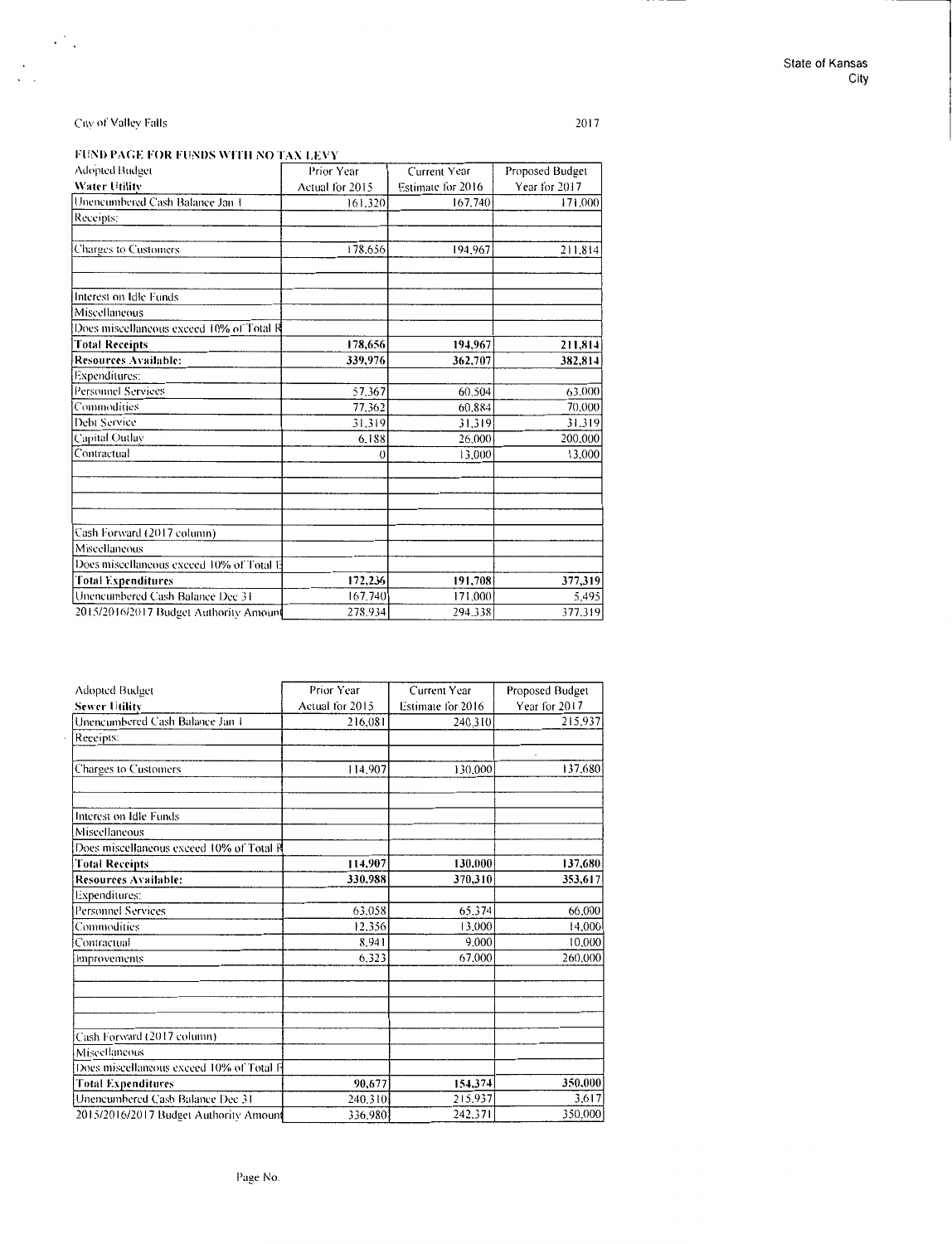# City of Valley Falls

 $\ddot{\cdot}$  $\ddot{\phantom{a}}$ 

FUND PAGE FOR FUNDS WITH NO TAX LEVY

| Adopted Budget                           | Prior Year      | Current Year      | Proposed Budget |
|------------------------------------------|-----------------|-------------------|-----------------|
| <b>Solid Waste Fund</b>                  | Actual for 2015 | Estimate for 2016 | Year for 2017   |
| Unencumbered Cash Balance Jan 1          | 62,195          | 74.076            | 85,958          |
| Receipts:                                |                 |                   |                 |
| Payments                                 | 88,016          | 88,016            | 88,016          |
|                                          |                 |                   |                 |
| Interest on Idle Funds                   |                 |                   |                 |
| Miscellaneous                            |                 |                   |                 |
| Does miscellaneous exceed 10% of Total R |                 |                   |                 |
| <b>Total Receipts</b>                    | 88.016          | 88,016            | 88,016          |
| <b>Resources Available:</b>              | 150,210         | 162,092           | 173,974         |
| Expenditures:                            |                 |                   |                 |
| Salaries & Wages                         |                 |                   |                 |
| <b>Employee Benefits</b>                 |                 |                   |                 |
| <b>Contract Payment</b>                  | 76.134          | 76.134            | 170,000         |
|                                          |                 |                   |                 |
|                                          |                 |                   |                 |
| Cash Forward (2017 column)               |                 |                   |                 |
| Miscellaneous                            |                 |                   |                 |
| Does miscellaneous exceed 10% of Total E |                 |                   |                 |
| <b>Total Expenditures</b>                | 76,134          | 76,134            | 170,000         |
| Unencumbered Cash Balance Dec 31         | 74,076          | 85.958            | 3.974           |
| 2015/2016/2017 Budget Authority Amount   | 84,500          | 81.000            | 170,000         |

| <b>Adopted Budget</b>                    | Prior Year      | <b>Current Year</b> | Proposed Budget |
|------------------------------------------|-----------------|---------------------|-----------------|
| <b>Special Equiment Reserve</b>          | Actual for 2015 | Estimate for 2016   | Year for 2017   |
| Unencumbered Cash Balance Jan 1          | 10.369          | 10.369              | 10,369          |
| Receipts:                                |                 |                     |                 |
| Transfer from Gen Fund                   |                 |                     | 20,000          |
|                                          |                 |                     |                 |
| Interest on Idle Funds                   |                 |                     |                 |
| Miscellaneous                            |                 |                     |                 |
| Does miscellaneous exceed 10% of Total R |                 |                     |                 |
| <b>Total Reccipts</b>                    | $\bf{0}$        | $\bf{0}$            | 20,000          |
| <b>Resources Available:</b>              | 10,369          | 10.369              | 30.369          |
| Expenditures:                            |                 |                     |                 |
| New Equipment                            |                 |                     | 30,000          |
|                                          |                 |                     |                 |
|                                          |                 |                     |                 |
|                                          |                 |                     |                 |
|                                          |                 |                     |                 |
| Cash Forward (2017 column)               |                 |                     |                 |
| Miscellaneous                            |                 |                     |                 |
| Does miscellaneous exceed 10% of Total E |                 |                     |                 |
| <b>Total Expenditures</b>                | $\theta$        | $\bf{0}$            | 30,000          |
| Unencumbered Cash Balance Dec 31         | 10.369          | 10.369              | 369             |
| 2015/2016/2017 Budget Authority Amount   | $\theta$        | 10.369              | 30,000          |

 $\ddot{\phantom{a}}$ 

 $\bar{z}$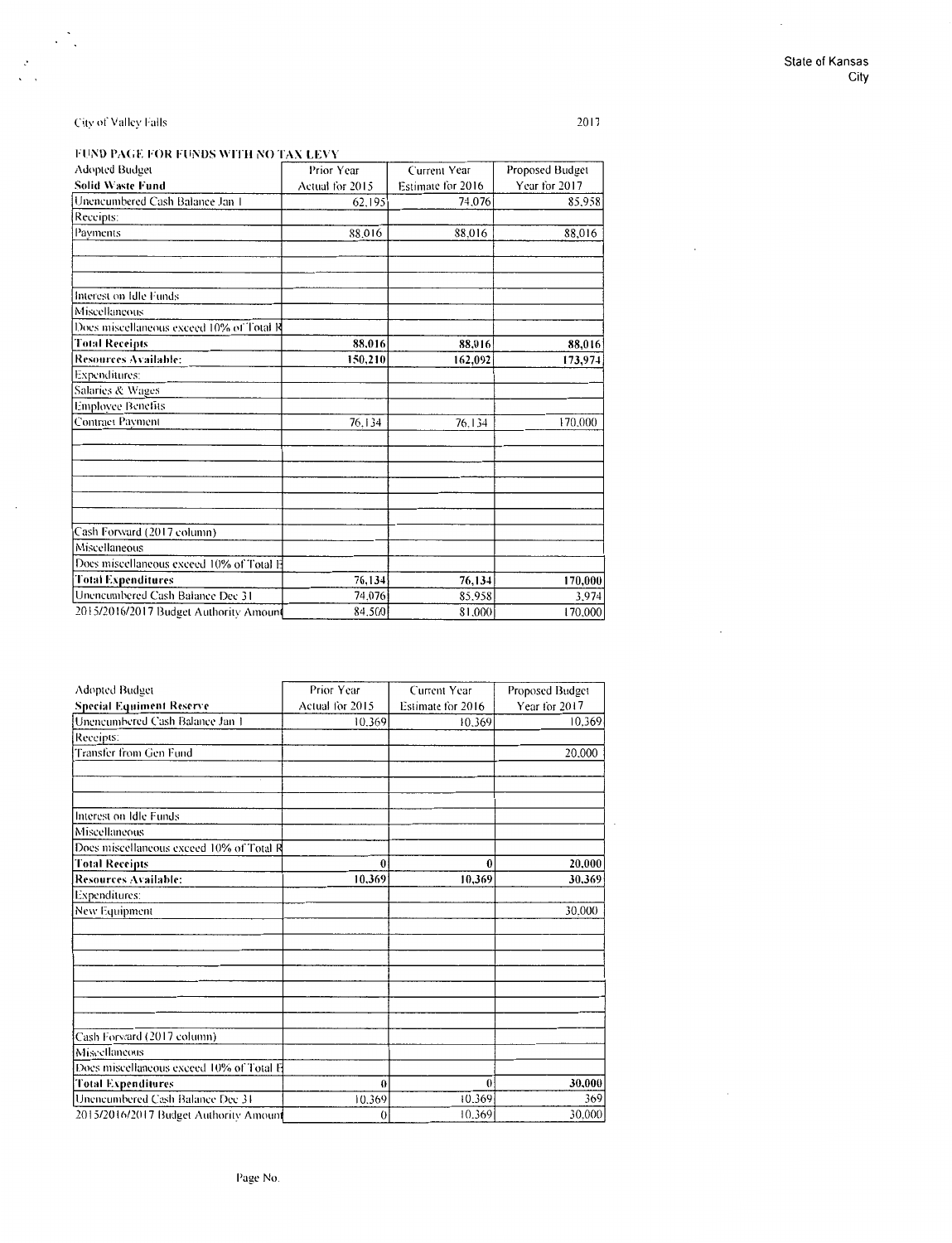State of Kansas **City** 

2017

# **NOTICE OF BliBGET HEARING**

The governing body of **City of Valley Falls** 

will meet on August 17, 2016 at 6:30pm at City Hall, 417 Broadway St., Valley Falls. KS for the purpose of hearing and answering objections of taxpayers relating to the proposed use of all funds and the amount of ad valorem tax.

Detailed budget information is available at City Hall and will be available at this hearing.

**BUDGET SUMMARY** 

Proposed Budget 2017 Expenditures and Amount of Current Year Estimate for 2016 Ad Valorem Tax establish the maximum limits of the 2017 budget. Estimated Tax Rate is subject to change depending on the final assessed valuation.

|                           | Prior Year Actual for 2015 |           | Current Year Estimate for 2016 |                  | Proposed Budget for 2017 |                |           |  |
|---------------------------|----------------------------|-----------|--------------------------------|------------------|--------------------------|----------------|-----------|--|
|                           |                            | Actual    | Actual                         |                  | <b>Budget Authority</b>  | Amount of 2016 | Estimate  |  |
| FUND                      | <b>Expenditures</b>        | Tax Rate* | Expenditures                   | Tax Rate*        | for Expenditures         | Ad Valorem Tax | Tax Rate* |  |
| General                   | 542.419                    | 35.943    | 515,200                        | 35.944           | 760,760                  | 200.851        | 35.941    |  |
| Debt Service              |                            |           |                                |                  |                          |                |           |  |
| Library                   |                            |           |                                |                  |                          |                |           |  |
|                           |                            |           |                                |                  |                          |                |           |  |
|                           |                            |           |                                |                  |                          |                |           |  |
|                           |                            |           |                                |                  |                          |                |           |  |
| Special Highway           |                            |           |                                |                  |                          | $\sim$         |           |  |
| Consolidated Street & Hwy | 6.188                      |           | 263,000                        |                  | 109,000                  |                |           |  |
| <b>Water Utility</b>      | 172.236                    |           | 191.708                        |                  | 377.319                  |                |           |  |
| Sewer Utility             | 90.677                     |           | 154,374                        |                  | 350,000                  |                |           |  |
| Solid Waste Fund          | 76.134                     |           | 76.134                         |                  | 170,000                  |                |           |  |
| Special Equiment Reserve  |                            |           |                                |                  | 30.000                   |                |           |  |
|                           |                            |           |                                |                  |                          |                |           |  |
| Totals                    | 887.654                    | 35.943    | 1.200.415                      | 35.944           | 1.797.079                | 200.851        | 35.941    |  |
| Less: Transfers           | $\theta$                   |           | 0                              |                  | $\Omega$                 |                |           |  |
| Net Expenditure           | 887.654                    |           | 1.200.415                      |                  | 1.797.079                |                |           |  |
| <b>Total Tax Levied</b>   | 194.477                    |           | 196,609                        | XXXXXXXXXXXXXXXX |                          |                |           |  |
| <b>Assessed Valuation</b> | 5.410.771                  |           | 5.469.817                      |                  | 5.588.314                |                |           |  |

Outstanding Indebtedness.

| January 1.                                                                                                     | 2014    | 2015    | 2016    |
|----------------------------------------------------------------------------------------------------------------|---------|---------|---------|
| G.O. Bonds                                                                                                     |         |         |         |
| Revenue Bonds                                                                                                  |         |         |         |
| Other                                                                                                          | 161.930 | 134.255 | 134,255 |
| Lease Purchase Principal                                                                                       |         |         |         |
| Total                                                                                                          | 161.930 | 134,255 | 134.255 |
| series and the contract of the contract of the contract of the contract of the contract of the contract of the |         |         |         |

\*Tax rates arc expressed in mills

**Charles Stutesman** 

City Official Title: Mayor

Page No.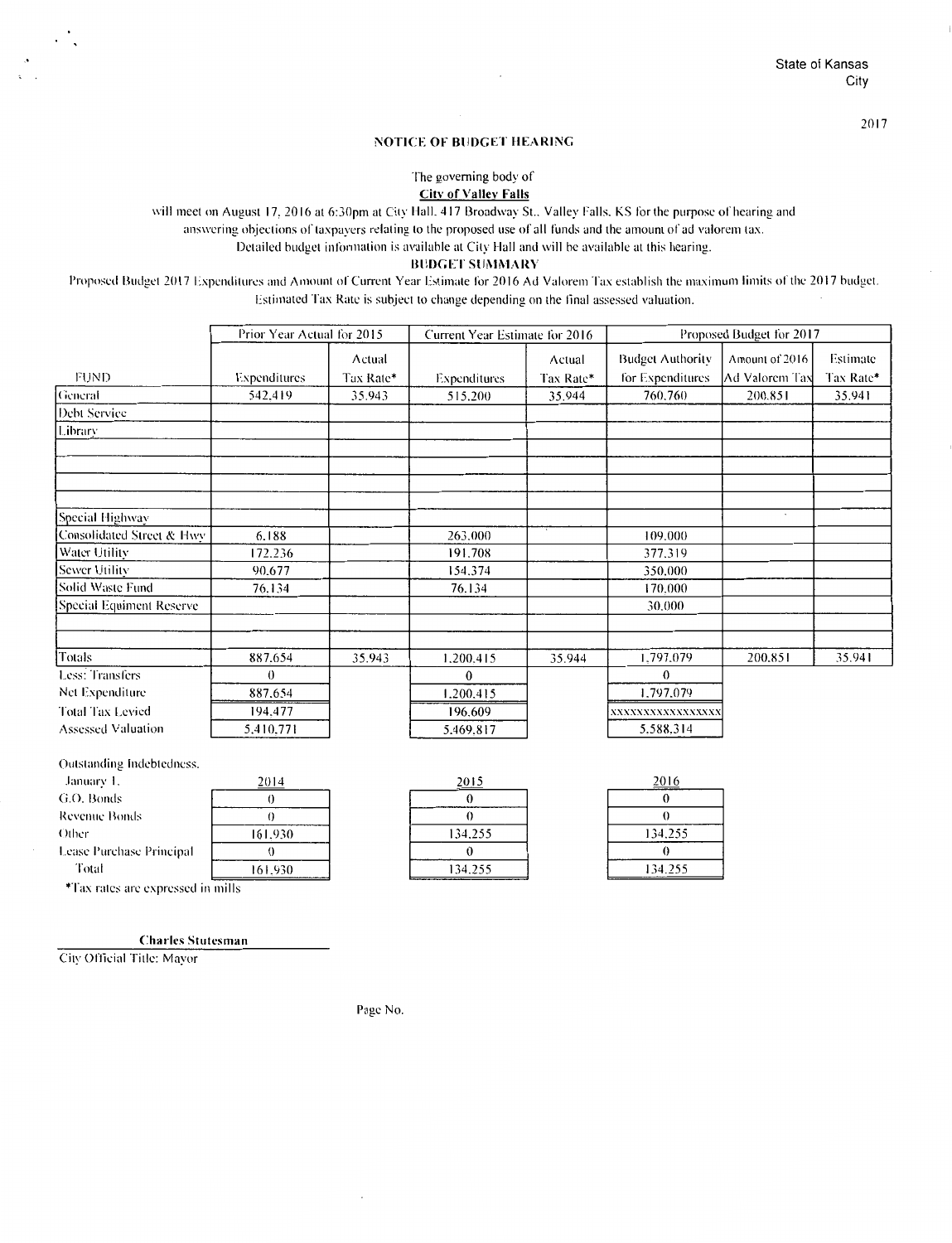# AFFIDAVIT OF PUBLICATION

 $)$  ss:

# STATE OF KANSAS

# JEFFERSON COUNTY)

Clarke E. Davis and/or Marveta F. Davisand/or Corey L. Davis, being first duly sworn, deposes and says: That they are the business managers of The Valley Falls Vindicator a weekly newspaper printed in the State of Kansas, and published in and of general circulation in Jefferson County, Kansas, with a general paid circulation on a weekly, monthly, or yearly basis in Jefferson County, Kansas, and that said newspaper is not a trade, religious, or fraternal publication.

Said newspaper is a weekly published at least 50 times a year; has been so published continuously and uninterruptedly in said county and state for a period of more than five vears prior to the first publication of said notice; and has been admitted at the post office of Valley Falls, Kansas, in said county as second class matter.

That the attached notice is a true copy thereof and was published in the regular<br>and entire issue of said newspaper

 $19722$ for

the

consecutive weeks, the first publication thereof being made as aforesaid on  $28$   $\mathcal{Z}_{m}$  day of

 $.20 / 6$ 

with subsequent publications being made on the following dates:



|                                   |                                                                                                                                                |                              | <b>PUBLIC NOTIGE</b>                                                                          |                     |                                     |                                     |                  |
|-----------------------------------|------------------------------------------------------------------------------------------------------------------------------------------------|------------------------------|-----------------------------------------------------------------------------------------------|---------------------|-------------------------------------|-------------------------------------|------------------|
|                                   |                                                                                                                                                |                              | (Published in The Valley Falls Vindicator July 28, 2016)1t<br><b>NOTICE OF BUDGET HEARING</b> |                     |                                     |                                     |                  |
|                                   |                                                                                                                                                |                              | The governing body of                                                                         |                     |                                     |                                     |                  |
|                                   |                                                                                                                                                |                              | City of Valley Falls                                                                          |                     |                                     |                                     |                  |
|                                   | will meet on August 17, 2016 at 6:30pm at City Hall, 417 Broadway St., Valley Falls, KS for the ourpose of hearing and                         |                              |                                                                                               |                     |                                     |                                     |                  |
|                                   | answering objections of taxpayers relating to the proposed use of all funds and the amount of ad valorem tax.                                  |                              |                                                                                               |                     |                                     |                                     |                  |
|                                   |                                                                                                                                                |                              | Detailed budget information is available at City Hall and will be available at this hearing.  |                     |                                     |                                     |                  |
|                                   |                                                                                                                                                |                              | <b>BUDGET SUMMARY</b>                                                                         |                     |                                     |                                     |                  |
|                                   | Proposed Budget 2017 Expenditures and Amount of Current Year Estimate for 2016 Ad Valorem Tax establish the maximum limits of the 2017 budget. |                              | Estimated Tax Rate is subject to change depending on the final assessed valuation.            |                     |                                     |                                     |                  |
|                                   |                                                                                                                                                |                              |                                                                                               |                     |                                     |                                     |                  |
|                                   | Prior Year Actual for 2015                                                                                                                     |                              | Current Year Estimate for 2016                                                                |                     |                                     | Proposed Budget for 2017 Proposed   |                  |
|                                   |                                                                                                                                                | Actual                       |                                                                                               | Actual              | <b>Budget Authority</b>             | Amount of 2016                      | Estimate         |
| FUND                              | Expenditures                                                                                                                                   | Tax Rate*                    | Expenditures                                                                                  | Tax Rate*           | for Expenditures:                   | Ad Valorem Tax                      | Tax Rate*        |
| General                           | $-542.419$ $33.33$                                                                                                                             | $-35.943$                    | 515,200                                                                                       | 35:944              | .760.760 See                        | $-200.851$                          | $-35.941$        |
| Debt Service                      | PROGRESS PARTIES                                                                                                                               | sa udilikomen                | Any hazakita o ziwezianzi S                                                                   | a Policeto con este | entate est stadus" de secundariones | and a substitution of the           | portation of the |
| Library                           |                                                                                                                                                | and an experience of the     | AT CARACTER CHARGES                                                                           | anthropogly, and a  | Scribbergstagen ausgeben            | versione existing to the con-       | the couplets.    |
|                                   | an anti-                                                                                                                                       | e personalis e alimpide      | an interferencer som av                                                                       | seeburneyerine.     | ae energearach an Aistilian         | Astronomysk vid rudiči              | make an agric    |
|                                   |                                                                                                                                                |                              | 712 AN ANG 201                                                                                | 1994.7209.271.      | nekembang mempu                     | atila parenera                      | edición.         |
|                                   |                                                                                                                                                |                              | Passent Concert for the example                                                               |                     |                                     |                                     |                  |
|                                   |                                                                                                                                                | كالأخوى والواجئ واحوا المبيا | ~ 427 NO3 124332 AN                                                                           | 2009 ang pun        | eerta riikeedammisel                | administration and                  | mashari Chu      |
| Special Highway                   | الموافوع فتوافقه فر                                                                                                                            | Selatan ng p                 | a sa kilometri MA nyograpsystem arat                                                          |                     | state entre la tale portacte par    | وللمستحدث والمعروف<br>and a service | والمعرور         |
| Consolidated Street & Hwy         | .6.188                                                                                                                                         | Service of M                 | - 1999–263.000 - 1999–1                                                                       | easkritinu Lucul    | <b>.109.000</b>                     | 机钢铁钢铁                               | and a service of |
| Water Utility                     | $-172.236$                                                                                                                                     |                              |                                                                                               | and time            | . 377.319                           | <b>Director Council</b>             |                  |
| Sewer Utility                     | 90.677                                                                                                                                         |                              | 00000154.374 00000                                                                            |                     | ಿ350.000 ಸಮಾ                        | Bila, santa engan                   | Burn, Pagun.     |
| Solid Waste Fund                  | 76.134<br>unio 22                                                                                                                              |                              | we consider $76$ at $34$ at the case                                                          | <b>CONTRACTOR</b>   | . <b>. 1 70.000</b> ಎಂ.             |                                     |                  |
| Special Equirecot Reserve         |                                                                                                                                                | فأؤخذ والمراجع والمعالمات    | til terrennamenhede                                                                           | at William given    | 30,000<br>Service.                  | itantina e jeze j                   | and and said     |
|                                   | Para Para Mindal                                                                                                                               | 33 S.A.                      |                                                                                               | du ceze esta        | and a constitution of the second    |                                     |                  |
| Totals                            | 887,654                                                                                                                                        | 35.943                       | $-3200,415$ and $-3200,415$                                                                   | $-35.944$           | 1.797.079 model                     | three-east www.<br>$-.200.851$      | 35.941           |
| Less: Transfers                   | . 0                                                                                                                                            |                              | atsian met O in Bentany                                                                       |                     | 2008 O M Hard                       |                                     |                  |
| Net Expenditure                   | 887,654                                                                                                                                        |                              | $\sqrt{1.200,415}$                                                                            |                     | Accord 1.797.079.30                 |                                     |                  |
| Total Tax Levied                  | 194,477                                                                                                                                        |                              | 196.609                                                                                       |                     | <del>xxxxxxxxxxxxxx</del>           |                                     |                  |
| Assessed Valuation                | 5.410.771                                                                                                                                      |                              | $-5.469.817$                                                                                  |                     | $:5.588.314$ and $:5.588.314$       |                                     |                  |
|                                   |                                                                                                                                                |                              |                                                                                               |                     |                                     |                                     |                  |
| Outstanding Indebtedness,         |                                                                                                                                                |                              |                                                                                               |                     |                                     |                                     |                  |
| January I.                        | 2014                                                                                                                                           |                              | 2015                                                                                          |                     | $2016 -$                            |                                     |                  |
| G.O. Bonds                        | 10 S. Gali                                                                                                                                     |                              | associated Fact                                                                               |                     | صحيحات الأفاريس                     |                                     |                  |
| Revenue Bonds                     | 0                                                                                                                                              |                              | н терицина <b>0</b> занялёла                                                                  |                     | tet de Geo <b>lo</b> Sulu           |                                     |                  |
| Other                             | 161.930                                                                                                                                        |                              | $-134.255$                                                                                    |                     | $-134.255$                          |                                     |                  |
| Lease Purchase Principal          | . 0                                                                                                                                            |                              | มีวันที่มี <u>ค</u> ะที่ยัง <mark>ป</mark> ีเคมครับคุณระบั                                    |                     | univers <b>o</b> ziedad             |                                     |                  |
| Total                             | 161,930                                                                                                                                        |                              | $-134.255$                                                                                    |                     | 134.255                             |                                     |                  |
| *Tax rates are expressed in mills |                                                                                                                                                |                              |                                                                                               |                     |                                     |                                     |                  |
|                                   |                                                                                                                                                |                              |                                                                                               |                     |                                     |                                     |                  |
|                                   |                                                                                                                                                |                              |                                                                                               |                     |                                     |                                     |                  |

| Charles Olutreman          |
|----------------------------|
| City Official Title: Mayor |

My Appl. Exp.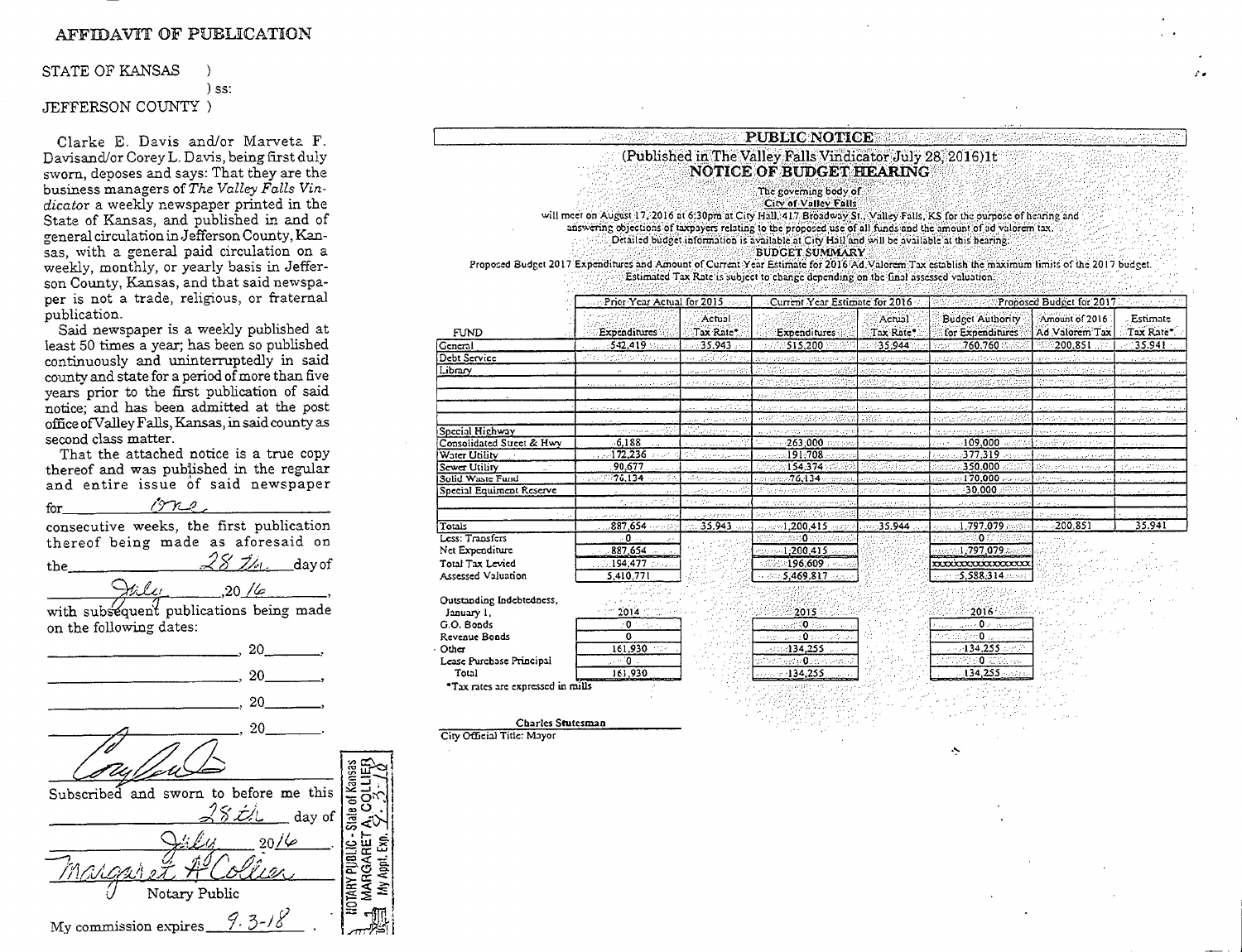

# $City~of~$ VALLEY FALLS

*Incorporated May I* 7, *I 869* 

RESOLUTION NO.  $4-2016$ 

A resolution expressing the property taxation policy of the City of Valley Falls governing body with respect to financing the annual budget for 2017

Whereas, K.S.A. 79-2925b, as amended, provides that a levy of property taxes to finance the 2017 budget of the City of Valley Falls exceeding the amount levied to finance the 2016 budget of the City of Valley Falls, as adjusted to reflect changes in the Consumer Price Index for All Urban Consumers for calendar year 2015, be authorized by a resolution adopted in advance of the adoption of a budget supported by such levy; and

Whereas, K.S.A. 79-2925b, as amended, also provides that current year revenue that is produced and attributable to the taxation of (1) new improvements, (2) increased personal property valuation other than increased valuation of oil and gas leaseholds and mobile homes, (3) property located within added jurisdictional territory, and (4) property which has changed in use shall not be considered when determining whether revenue produced from property tax has increased from the preceding year; and

Whereas, City of Valley Falls provides essential services to its citizens; and

Whereas, the cost of providing these services continues to increase.

NOW, THEREFORE, BE IT RESOLVED by the City of Valley Falls governing body that a levy of property taxes in support of the 2017 budget exceeding the amount levied in 2016, as adjusted pursuant to K.S.A. 79-2925b, as amended, is hereby approved.

Adopted this  $\mathcal{A}\mathcal{I}$  day of  $\mathcal{L}\mathcal{D}\mathcal{L}\mathcal{M}\mathcal{V}\mathcal{L}\mathcal{V}$  , 2016 by the City of Valley Falls governing body, Valley Falls, Kansas.

Mail Sour

 $~44~\mathrm{M}_{\odot}$ 

City of Valley Falls Governing Body

 $\sim$ 

\_,

--.

\_,.

CITY OFFICE 417 Broadway o Valley Falls, Kansas 66088.-1200 Phone 785-945-6612 o Fax 785-945-3341  $\cdot$ ...  $\cdot$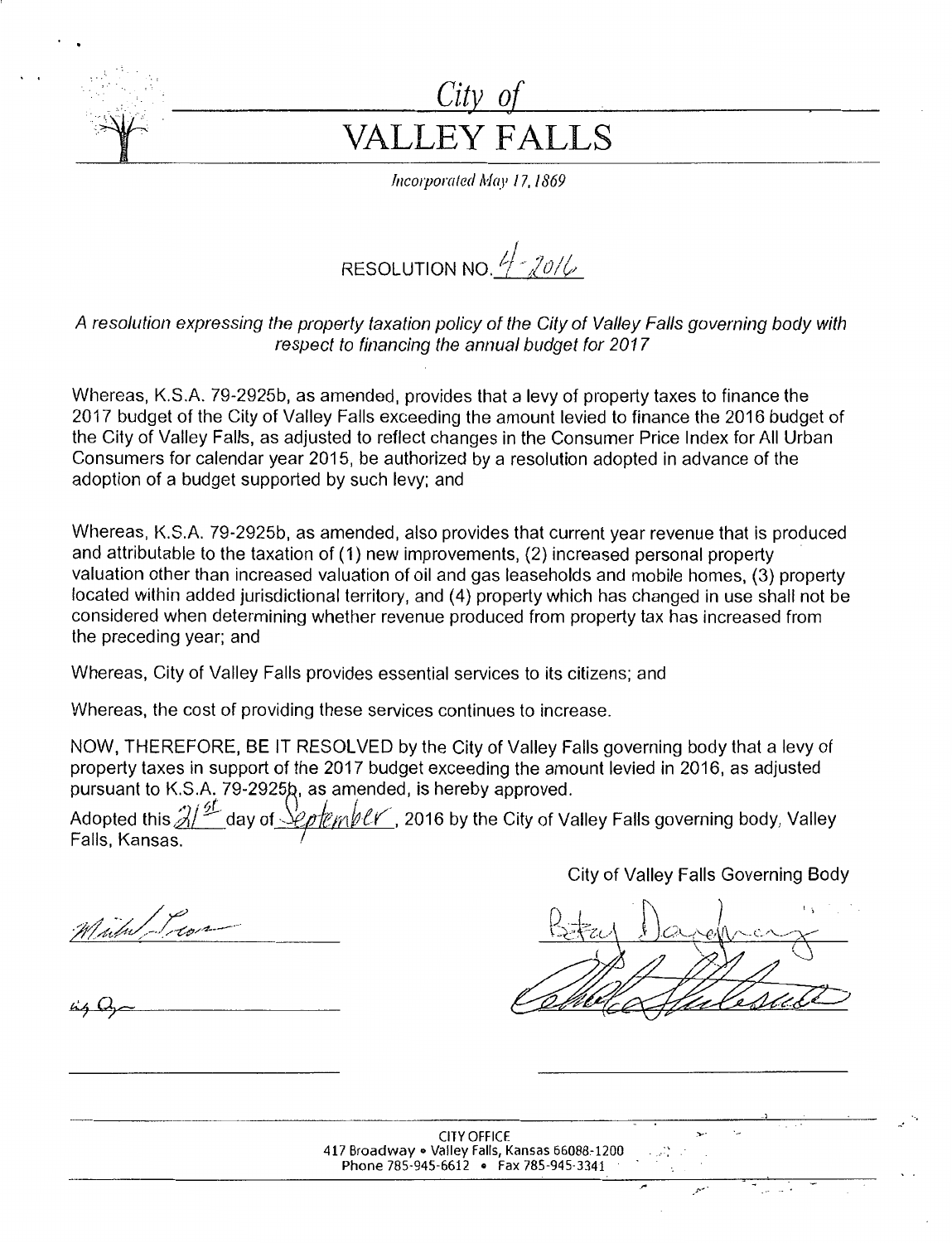# Notice of Vote Publication

 $\cdot$ 

|             | Notice of Vote - City of Valley Falls                           |  |            |  |  |
|-------------|-----------------------------------------------------------------|--|------------|--|--|
|             | Pursuant to K.S.A. 79-2925b, as amended by 2014 House Bill 2047 |  |            |  |  |
|             | <b>Total Property Tax Levied</b>                                |  | Mill Rate* |  |  |
| 2016 Budget | 196,609                                                         |  | 35.944     |  |  |
| 2017 Budget | 200,851                                                         |  | 35.941     |  |  |
|             | . Approved (vote)                                               |  | to         |  |  |
|             | $*$ 2016 mill levy is actual. 2017 mill levy is estimated.      |  |            |  |  |

 $\sim$ 

 $\ddot{\phantom{a}}$ 

 $\vdots$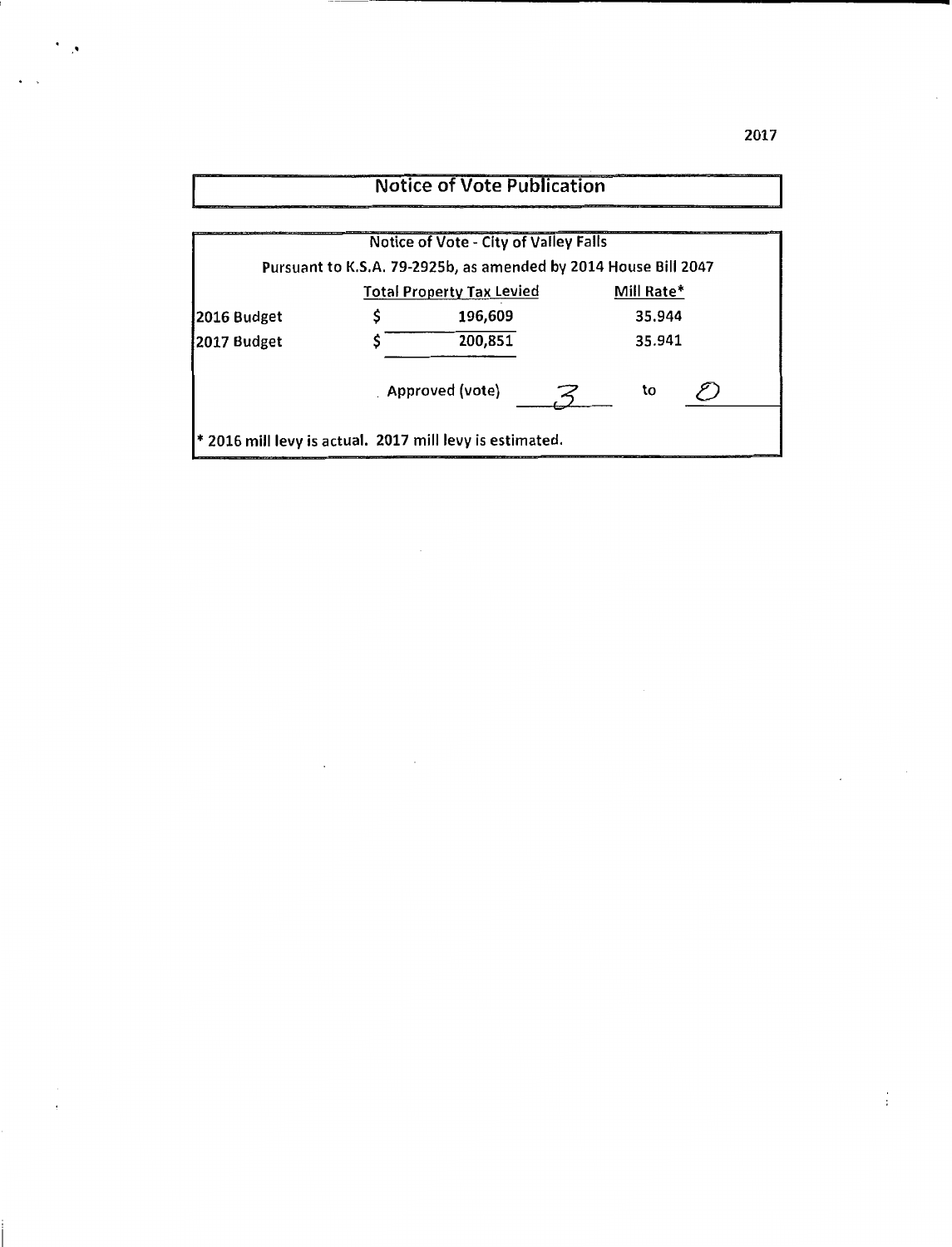## Naws Iall W Hujunum - ----

Perry-Lecompton's Dalton Kellum (#11) charges past a Troy Trojan defender in the Kaws' game at Perry Friday. The Kaws led early in the game and were ahead 13-12 when the Trojans scored with 44 seconds left in the half for a halftime score of 18-13. The Trojans continued to lead for the balance of the game, however, in the fourth guarter the Kaws did manage to close the gap, losing by a close 25-22 final score.

| <b>PUBLIC NOTICE</b> |                                                                 |  |  |  |  |            |
|----------------------|-----------------------------------------------------------------|--|--|--|--|------------|
|                      | (Published in The Valley Falls Vindicator September 29, 2016)1t |  |  |  |  |            |
|                      | <b>Notice of Vote - City of Valley Falls</b>                    |  |  |  |  |            |
|                      | Pursuant to K.S.A. 79-2925b, as amended by 2014 House Bill 2047 |  |  |  |  |            |
|                      | Total Property Tax Levied                                       |  |  |  |  | Mill Levy* |
| 2016 Budget          | \$196,609                                                       |  |  |  |  | 35.944     |
| 2017 Budget          | \$200,851                                                       |  |  |  |  | 35.941     |
|                      |                                                                 |  |  |  |  |            |
|                      | Approved (vote)                                                 |  |  |  |  |            |

**PUBLIC NOTICE** 

\* 2016 mill levy is actual. 2017 mill levy is estimated.

# AGRICULTURE | EQUESTRIAN | GARAGE | COMMERCIAL With a Price That Fits Your Budget

Whether you're in the market for a storage building, horse barn or farm shop, Morton Buildings can construct a building that meets your needs without breaking your budget.

Eight offices serving Kansas 800-447-7436 mortonbuildings.com



°2012 Marton Buildings, Inc. Morton Buildings is a registered trademark of Morton Buildings, Inc. All rights reserved. A listing of GC licenses available at<br>mortonbuildings.com/licenses.aspx. REF CODE 043.

800-447-7436 • mortonbuildings.com

# **PUBLIC NOTICE**

(Published in The Valley Falls Vindicator September 29 and October 6, 2016)2t

## **RESOLUTION NO. 6-2016** "ENVIRONMENTAL CODE"

Section(s): 8-2A01; 8-2A02; 8-2A03; 8-2A04; 8-2A05; 8-2A06; 8-2A07; 8-2A08; 8-2A09; 8-2A10; 8-2A11; 8-2A12; 8-2A13; 8-2A14; 8-2A15;

AN ORDINANCE ORDERING THE RAZING (DEMOLITION) AND REMOVAL OF A CERTAIN RESI-DENTIAL STRUCTURE(S) WITHIN THE CITY OF VALLEY FALLS, KANSAS, LOCATED AT 405 OAK **STREET.** 

WHEREAS, Bobby J. and Winona L. Montgomery are the owners of this certain real property situated in Valley Falls, Jefferson County, Kansas more particularly described as follows:

VALLEY FALLS ORIGINAL TOWN, BLOCK 37, LOT 10, SEC-TION 19, TOWNSHIP 08, RANGE 018

Commonly known as 405 Oak Street, Valley Falls, Jefferson County, Kansas.

WHEREAS, the structure(s) on the property is unsightly, dilapidated, unfit for human habitation or constitutes a threat to health and safety by reason of inadequate maintenance, dilapidation or abandonment and is considered to be in violation of various sections of Ordinance Chapter 

of removing the structure(s) may be referred to the City Council of Valley Falls, Jefferson County, Kansas pursuant to the various sections of Ordinance Chapter VIII, Article 2A "Environmental Code" of the City of Valley Falls, Jefferson County, Kansas,

NOW THEREFORE, BE IT RE-SOLVED BY THE CITY COUNCIL OF VALLEY FALLS, JEFFERSON COUNTY, KANSAS:

1. That the structure(s) located at 405 Oak Street, Valley Falls, Kansas is unsightly, dilapidated, unfit for human habitation or constitutes a threat to health and safety.

2. That the owner is hereby ordered to raze (demolish) and remove the unsightly, dilapidated, uninhabitable and dangerous structure(s) located on the aforesaid property and to bring to grade level any resulting depressions using appropriate fill material. Said work shall be completed within thirty (30) days of passage of this resolution.

3. If the aforesaid work is not completed within thirty (30) days of passage of this resolution, the mayor or the mayor's representative shall cause the structure(s) to be razed (demolished) and the unsightly and unsafe conditions to be abated; and the City of Valley Falls, Jefferson County, Kansas shall have a lien upon the aforesaid real property for the cost of razing (demolishing) and

(Published in The Valley Falls Vindicator September 29 and October 6, 2016)2t

# **RESOLUTION NO. 5-2016 "ENVIRONMENTAL CODE"**

Section(s): 8-2A01; 8-2A02; 8-2A03; 8-2A04; 8-2A05; 8-2A06; 8-2A07; 8-2A08; 8-2A09; 8-2A10; 8-2A11; 8-2A12; 8-2A13; 8-2A14; 8-2A15;

AN ORDINANCE ORDERING THE RAZING (DEMOLITION) AND REMOVAL OF A CERTAIN RESI-DENTIAL STRUCTURE(S) WITHIN THE CITY OF VALLEY FALLS, KANSAS, LOCATED AT 106 SYCA-MORE STREET.

WHEREAS, James and Teresa L. Montgomery are the owners of this certain real property situated in Valley Falls, Jefferson County, Kansas, more particularly described as follows:

VALLEY FALLS ORIGINAL TOWN, SECTION 18, TOWNSHIP 08, RANGE 18, BLOCK 3, ACKES 0.07, E60 FT. LOT 4

Commonly known as 106 Sycamore Street, Valley Falls, Jefferson County, Kansas.

WHEREAS, the structure(s) on the property is unsightly, dilapidated, unfit for human habitation or constitutes a threat to health and saiety by reason of inadequate maintenance, dilapidation or abandonment and is considered to be in violation of various sections of Ordinance No. 2006 "Environmental Code" of the City of m.ll. Vancoe

referred to the City Council of Valley Falls, Jefferson County, Kansas pursuant to the various sections of Ordinance Chapter VIII, Article 2A "Environmental Code" of the City of Valley Falls, Jefferson County, Kansas,

NOW THEREFORE, BE IT RE-SOLVED BY THE CITY COUNCIL OF VALLEY FALLS, JEFFERSON COUNTY, KANSAS:

1. That the structure(s) located at 106 Sycamore Street, Valley Falls, Kansas is unsightly, dilapidated, unfit for human habitation or constitutes a threat to health and safety.

2. That the owner is hereby ordered to raze (demolish) and remove the unsightly, dilapidated, uninhabitable and dangerous structure(s) located on the aforesaid property and to bring to grade level any resulting depressions using appropriate fill material. Said work shall be completed within thirty (30) days of passage of this resolution.

3. If the aforesaid work is not completed within thirty (30) days of passage of this resolution, the mayor or the mayor's representative shall cause the structure(s) to be razed (demolished) and the unsightly and unsafe conditions to be abated; and the City of Valley Falls, Jefferson County, Kansas shall have a lien upon the aforesaid real property for the cost of razing (demolishing) and removing said structure(s) and abating the aforementioned unsightly

 $181 - 180$ ,  $01110$  and  $1000$ and grandchildren, James a Fox River Grove, III., a c and son-in-law, Laura•ano Polite, and granddaughtei and Milah, Lawrence, and daughter-in-law, Brian and Coleman, a grandson, Ro a granddaughter, Kamsey Gary is the son of June Cla man, who lives at Midlan Linnwood Park, Valley Fal

# **PUBLIC NOTIC**

(Published in The Valley F cator September 29, 2016) ORDINANCE NO. 1 AN ORDINANCE REZON

TAIN LAND WITHIN TH RATE LIMITS OF THE VALLEY FALLS, KANSA BE IT ORDAINED BY

ERNING BODY OF THE VALLEY FALLS, KANSA SECTION 1: Following

the City of Valley Falls application material in with Article 29 of the V Zoning Ordinance; a put on the requested rezoning 24, 2016 at 6:30 p.m.; and mous vote of approval b Falls Planning and Zoni sion; the City Council of Kansas, considers a requ the below described parce Single Family Residenti: R-2 I wo Family Residen **District.** 

SECTION 2: The pa which is owned by the C rails, is described as fol:

Legal description as of Lots  $1, 12$  and  $13 \epsilon$ of Lots  $2, 11$  and  $14$ Barnes Subdivision of Valley Falls, Jeffe Ransas, being more described as follows. Beginning at the N ner of said Lot 1,t  $\frac{1}{2}$  the north line of  $\frac{1}{2}$ N87-09 29 L, 074.7 Northeast corner of thence, along the ea Block 2, SOI 41.28  $t$ hence, S88°32′08 $\degree$ to the west line of NOP33350″W. 1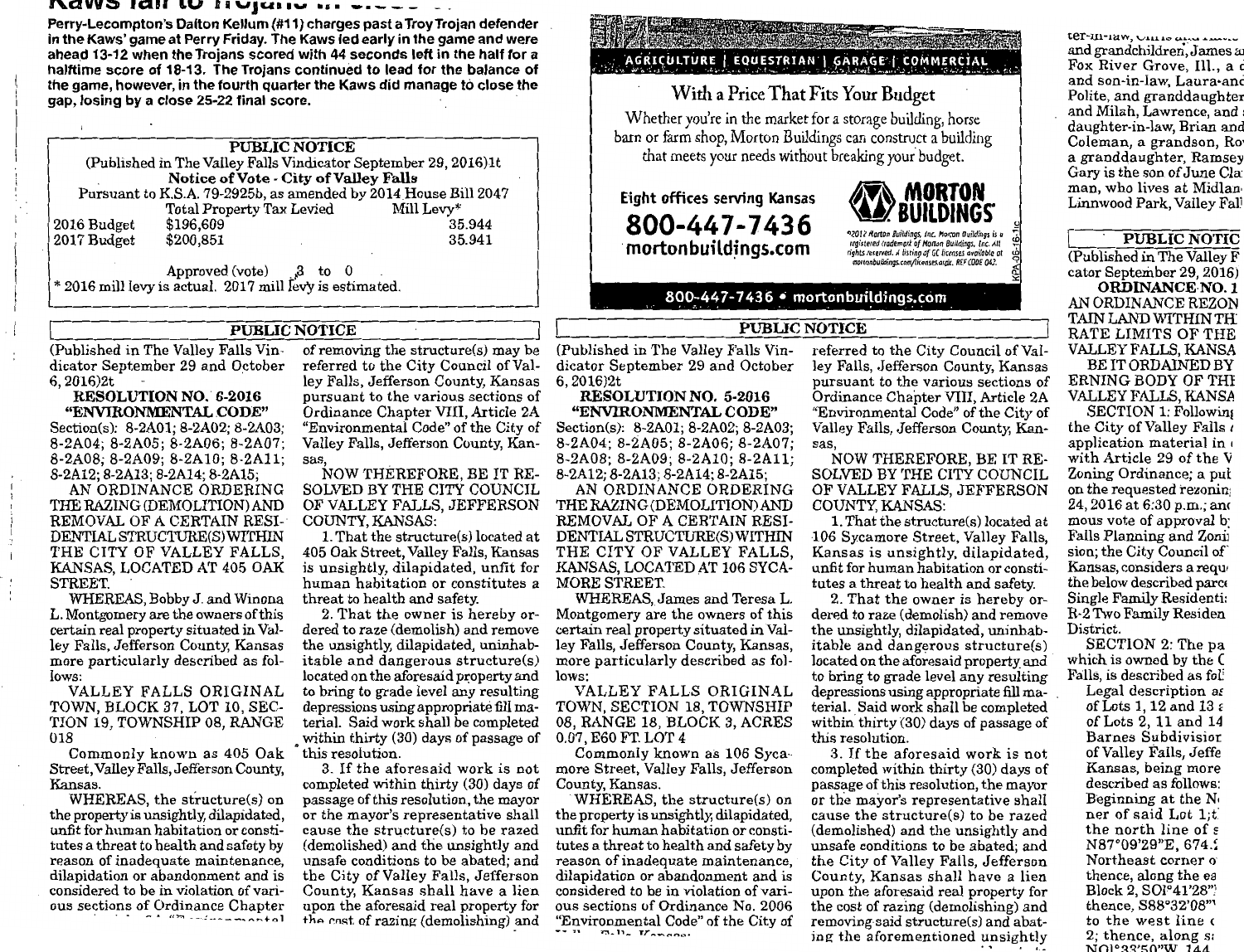# **A touchdown pass**

Dragon senior Jason Myers catches a pass from quarterback Tyler Lockhart and runs 66 yards for a Valley Falls touchdown in the first quarter Friday night on the home field. The Dragons were in a match against the Frankfort Wildcats. The Dragons lost the contest, 62-12, and the game was called at halftime.

# PUBLIC NOTICE

(Published in The Valley Falls Vindicator September 29, 2016)1t RESOLUTION NO. 4-2016

 I· *A resolution expressing the propertY,*  <sup>f</sup>*taxation policy of the City of Valley* I *Falls governing body with respect to financing the annual budget for*  F *2017* 

*T-*

is-

Whereas, K.S.A. 79-2925b, as amended, provides that a levy of propig erty taxes to finance the 2017 budget of the City of Valley Falls exceeding Is the amount levied to finance the 2016 ig budget of the City of Valley Falls, as adjusted to reflect changes in the Consumer Price Index for All Urban ey Consumers for calendar year 2015, be authorized by a resolution adopted in Is, advance of the adoption of a budget ne supported by such levy; and<br>(A Whereas, K.S.A. 79-29

lA Whereas, K.S.A. 79-2925b, as to amended, also provides that current<br>ed vear revenue that is produced and year revenue that is produced and attributable to the taxation of (1)<br>id. new improvements. (2) increased 1d, new improvements, (2) increased personal property valuation other than increased valuation of oil and All gas leaseholds and mobile homes, ion  $(3)$  property located within added<br>: 2. iurisdictional territory and (4) prop-: 2, jurisdictional territory, and (4) prop erty which has changed in use shall 1ty, not be considered when determining whether revenue produced from property tax has increased from the :oror- preceding year; and<br>
ong Whereas, City of mg Whereas, City of Valley Falls pro-<br>
(2) vides essential services to its citizens;

t 2, vides essential services to its citizens; and

 13;. Whereas, the cost of providing 1aid these services continues to increase. 'eet; NOW, THEREFORE, BE IT REfeet SOLVED by the City of Valley Falls<br>ock governing body that a levy of property

- ock governing body that a levy of property<br>ine, taxes in support of the 2017 budine, taxes in support of the 2017 budget exceeding the amount levied in
- 2016, as adjusted pursuant to KS.A. e or 79-2925b, as amended, is hereby ap-

proved. 1hall Adopted this 21st day of Septem-<br>tion ber. 2016, by the City of Valley Falls ber, 2016, by the City of Valley Falls governing body, Valley Falls, Kan-

7 the<br>nsas nsas City ofValley Falls Governing Body Jl6. Charles Stutesman layor Michael Trower

Andy Dinger Betsy Doughramaji *Volley\_ball scores* Jefferson County North, Pleasant Ridge, McLouth JV 25-12 25-14 JCN over PR 25-12 25-14 PRover MeL 25-9 25-8 JCN over MeL v 25-16 25-18 JCN over PR 25-19 25-16 PRover MeL 25-13 25-12 JCN over MeL Valley Falls host to Oskaloosa and Maur Hill Varsity Valley Falls 25-6, 25-18 over Maur Hill Oskaloosa 14-25, 27-25, 25-17 over Maur Hill Valley Falls 25-7, 25-7 over Oskaloosa JV Valley Falls 24-26, 26-24, 15-10 over Maur Hill Oskaloosa 25, 23, 26-24 over Maur Hill Oskaloosa 25-21, 25-14 over Valley **Falls**  Perry-Lecompton: PLHS beats ACCHS 25-16 25-9 PLHS beats ACCHS 25-18 25-22 PLHS is now 5-1 in league (1st) and 9-3 overall Valley.Falls: Sante Fe Trail beats Valley Falls 25-17 25-22 . Santa Fe Trail beats ACCHS 25-9 25-20 Valley Falls beats ACCHS 30-28 25-8 *Football scores* 

 Nemaha Central beat Jefferson West, 56-0 Troy beat Perry-Lecompton, 25-22

Jefferson County North beat Oskaloosa, 54-6 McLouth beat Pleasant Ridge, 13-8

Frankfort beat Valley Falls, 62-12



785-945-3366 • 785-640-5750









County Memori ! .rwm!2!-Io SllM 'JO 2o!oado aq1 celebrating the  $[-e^{i\theta} + e^{i\theta}]$ nas jo autuana  $_{\rm JCN}$  High Schc rundraiser is Medical Cent  $T$ le 13th  $\epsilon$ 

# Fall fur

dasoo erroqey<br>awaX ədT msət edT<br>İdəroə etioc '(6s:sr-1 ptm (9s:sr tels 15 vews while Jame.  $r_{\rm g;SG}$ ) meda  $-12:52$ ) and is diiw nido nate Kassi *l* vəlisd<br>18 ni əvorq sene res idəiM bas<br>Sol Yəni as

> id aoseM I U! SA\ll}l sanon<br>Radio 89 pue 1<br>Pollete<br>Pollete omoogr Byen oxie 2et :tas apw 'l'lJopna Resport:<br>Will Cr luo.L *01* [OOt[JS



·slfiD;:j qog pue uar 10 S! Sl!IO;:j ·zounw U!Jsnv pue 1uou pue awwea U!J3 pue ue!Ja 10 uos a4J S! awwea "J46!u ..UJad Je awe6 ueqJool a41 Je uaanb pue 6U!lf 6u!wooawo4 roo11os 46!H paweu aJaM SlfiO;:j arAe6!qQV pue awwea

# **Kaws crown royalty**

 $\overline{H}$ **1-d** 

.. . :·c···:'.. ·: :!· .. .. .,. - .. : \_\_ **s1.1ods**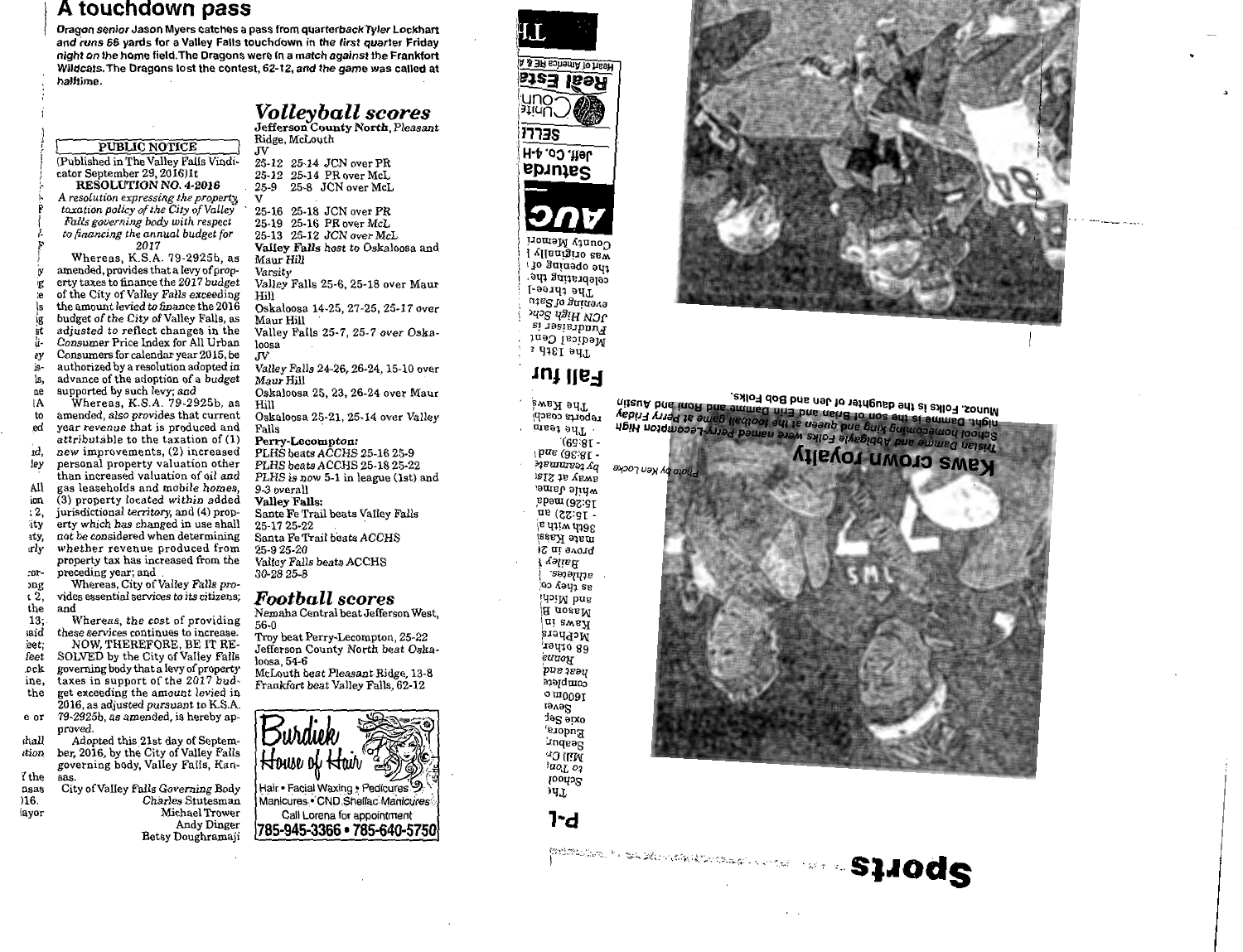### **STATE OF KANSAS**  $\lambda$

# $\sum$ ss:

# JEFFERSON COUNTY)

Clarke E. Davis and/or Marveta F. Davisand/or Corey L. Davis, being first duly sworn, deposes and says: That they are the business managers of The Valley Falls Vindicator a weekly newspaper printed in the State of Kansas, and published in and of general circulation in Jefferson County, Kansas, with a general paid circulation on a weekly, monthly, or yearly basis in Jefferson County, Kansas, and that said newspaper is not a trade, religious, or fraternal publication.

Said newspaper is a weekly published at least 50 times a year; has been so published continuously and uninterruptedly in said county and state for a period of more than five years prior to the first publication of said notice; and has been admitted at the post office of Valley Falls, Kansas, in said county as second class matter.

That the attached notice is a true copy thereof and was published in the regular and entire issue of said newspaper

sme, for<sup>.</sup>

consecutive weeks, the first publication thereof being made as aforesaid on  $29th$  day of the

ntember  $.20 / 6$ with subsequent publications being made on the following dates:

| -20                                               |                                 |
|---------------------------------------------------|---------------------------------|
| . 20                                              |                                 |
| . 20                                              |                                 |
| 20                                                |                                 |
| yffiale<br>Subscribed and sworn to before me this |                                 |
| $39th$ day of                                     |                                 |
|                                                   |                                 |
| September 2014                                    | NOTARY PUBLIC - State of Kansas |
| Notary Public                                     |                                 |
| My commission expires $\frac{9.3-18}{8}$          |                                 |
| \$ 44.00<br>Printer's fee                         | J                               |
|                                                   |                                 |

MARGARET

Appt.

š

**PUBLIC NOTICE** 

(Published in The Valley Falls Vindicator September 29, 2016)1t

RESOLUTION NO. 4-2016 A resolution expressing the property toxation policy of the City of Valley Falls governing body with respect to financing the annual budget for 2017

Whereas, K.S.A. 79-2925b, as amended, provides that a levy of property taxes to finance the 2017 budget of the City of Valley Falls exceeding the amount levied to finance the 2016 budget of the City of Valley Falls, as adjusted to reflect changes in the Consumer Price Index for All Urban Consumers for calendar year 2015, be authorized by a resolution adopted in advance of the adoption of a budget supported by such levy; and

Whereas, K.S.A. 79-2925b, as amended, also provides that current year revenue that is produced and attributable to the taxation of (1) new improvements, (2) increased personal property valuation other than increased valuation of oil and gas leaseholds and mobile homes. (3) property located within added jurisdictional territory, and (4) property which has changed in use shall not be considered when determining whether revenue produced from property tax has increased from the preceding year; and

Whereas, City of Valley Falls provides essential services to its citizens; and

Whereas, the cost of providing these services continues to increase.

NOW, THEREFORE, BE IT RE-SOLVED by the City of Valley Falls governing body that a levy of property taxes in support of the 2017 budget exceeding the amount levied in 2016, as adjusted pursuant to K.S.A. 79-2925b, as amended, is hereby approved.

Adopted this 21st day of September, 2016, by the City of Valley Falls governing body, Valley Falls, Kan-S<sub>88</sub>

City of Valley Falls Governing Body Charles Stutesman Michael Trower Andy Dinger Betsy Doughramaji

 $Proof$ 

**Total Charge** Ŝ.